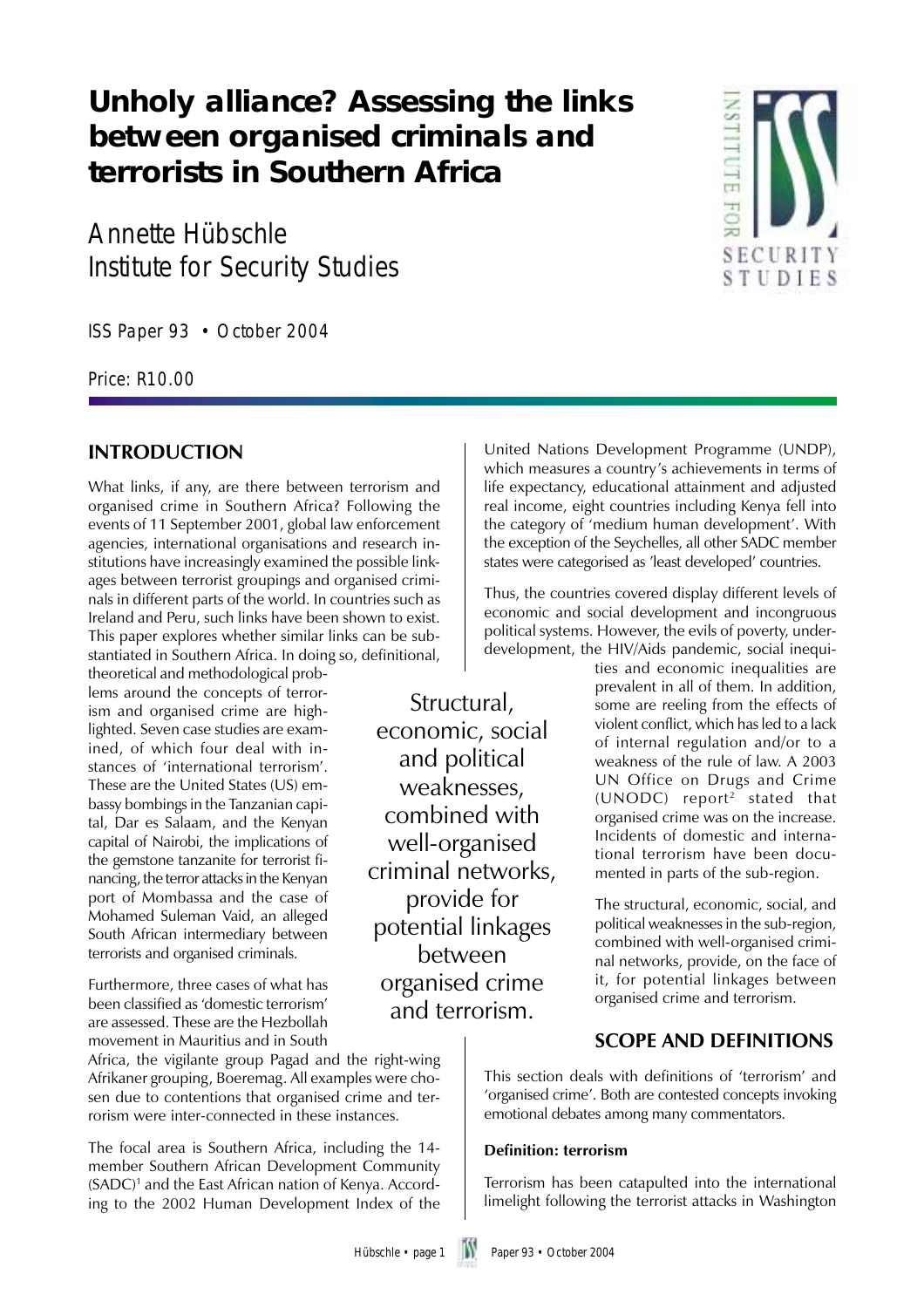and New York in September 2001. The events of that tragic day have come to be acknowledged as a turning point in international concern around the issue. The attacks did not occur in isolation,<sup>3</sup> yet many myths were born and persist around the highly-disputed concept of terrorism, such as that it is a new phenomenon, a weapon of the weak. The phenomenon originates from, and reflects, everyday occurrences in the developing world.

There certainly have been many attempts to arrive at a universally acceptable definition of terrorism. Schmid and Jongman<sup>4</sup> recorded 109 different definitions in a survey in the mid-1980s, but a present-day study would probably significantly increase that number. Definitions range from the highly specific to the overly general. Yet most states seem to share a common understanding of the types of activities they regard as terrorism and the types of groups and individuals to be categorised as terrorist.5 Few state actors would admit that the actions of states could match the same criteria as applied to the activities of non-state actors and sub-national groupings.

The international community has actively sought consensus on the definition of terrorism for many years. Twelve separate international conventions on terrorism have been signed, each covering a specific type of activity linked to terrorism. Despite UN pressure, broad ratification has been difficult to achieve. The task of creating a comprehensive binding international convention against terrorism has proved to be a slow and tiresome process, as all fails when the question of defining terrorism is tackled. A major point of friction is

whether terrorism should apply to the actions of states in the same manner that it applies to the actions of non-state actors.<sup>6</sup>

The closest to a universally accepted and state-sanctioned definition of terrorism is perhaps contained in the United Nations General Assembly Resolution 54/110 of 9 December 1999, stating that terrorism comprises:

criminal acts intended or calculated to provoke a state of terror in the general public, a group of persons or particular persons for political purposes.

Defining terrorism has been a particularly

difficult task on the African continent. In fact, most legal drafters stay clear of defining it but rather describe an 'act of terror' or 'terrorist activity'. The 35th Ordinary Session of the Heads of State and Government adopted the Organisation of African Unity Convention on the Prevention and Combating of Terrorism (the Algiers Convention) in July 1999. With the exception of Zambia and Zimbabwe, all other SADC countries have signed and/or ratified and/or deposited the Algiers Convention. This seems to indicate a level of consensus in the sub-region on what members consider to be a terrorist act. Hence, the definition of 'terrorist act'

contained in the Algiers Convention shall be employed as the working definition for this paper:

'Terrorist act' means:

- (a) Any act which is a violation of the criminal laws of a State Party and which may endanger the life, physical integrity or freedom of, or cause serious injury or death to, any person, any number or group of persons or causes or may cause damage to public or private property, natural resources, environmental or cultural heritage and is calculated or intended to:
	- (i) intimidate, put in fear, force, coerce or induce any government, body, institution, the general public or any segment thereof, to do or abstain from doing any act, or to adopt or abandon a particular standpoint, or to act according to certain principles; or
	- (ii) disrupt any public service, the delivery of any essential service to the public or to create a public emergency; or
	- (iii) create general insurrection in a State.
- (b) any promotion, sponsoring, contribution to, command, aid, incitement, encouragement, attempt, threat, conspiracy, organizing, or procurement of any person, with the intent to commit any actreferred to in paragraph  $(a)$  (i) to(iii).

State terrorism is not considered in this definition. In

fact, the inclusion of state terrorism was a bone of contention among OAU members. Globally there is a controversy between those countries that feel that the activities of the state should not be labelled 'terrorist' and others who want to address the phenomenon in all its forms and manifestations. It is arguable that most governments want to exclude the potential for any acts of their armed forces to fall under any international conventions against terrorism.

#### **Definition: organised crime**

This concept *per se* denotes the activities of organised criminal groups consisting of three or more persons who commit serious crimes over a period of time for profit. However, the meaning of organised crime differs from country to country due to its divergent nature. Analysts from the northern hemisphere tend to emphasise the hierarchical structure of organised crime, a typical feature of the American Mafia *La Cosa Nostra.*<sup>7</sup>

Unlike terrorism, organised crime is a relatively new concept to Southern Africa. However, the novelty of the concept should not detract from interpretational difficulties. Charles Goredema maintains that organised

terrorism apply to the actions of states in the same manner it applies to non-state actors?

Should a definition of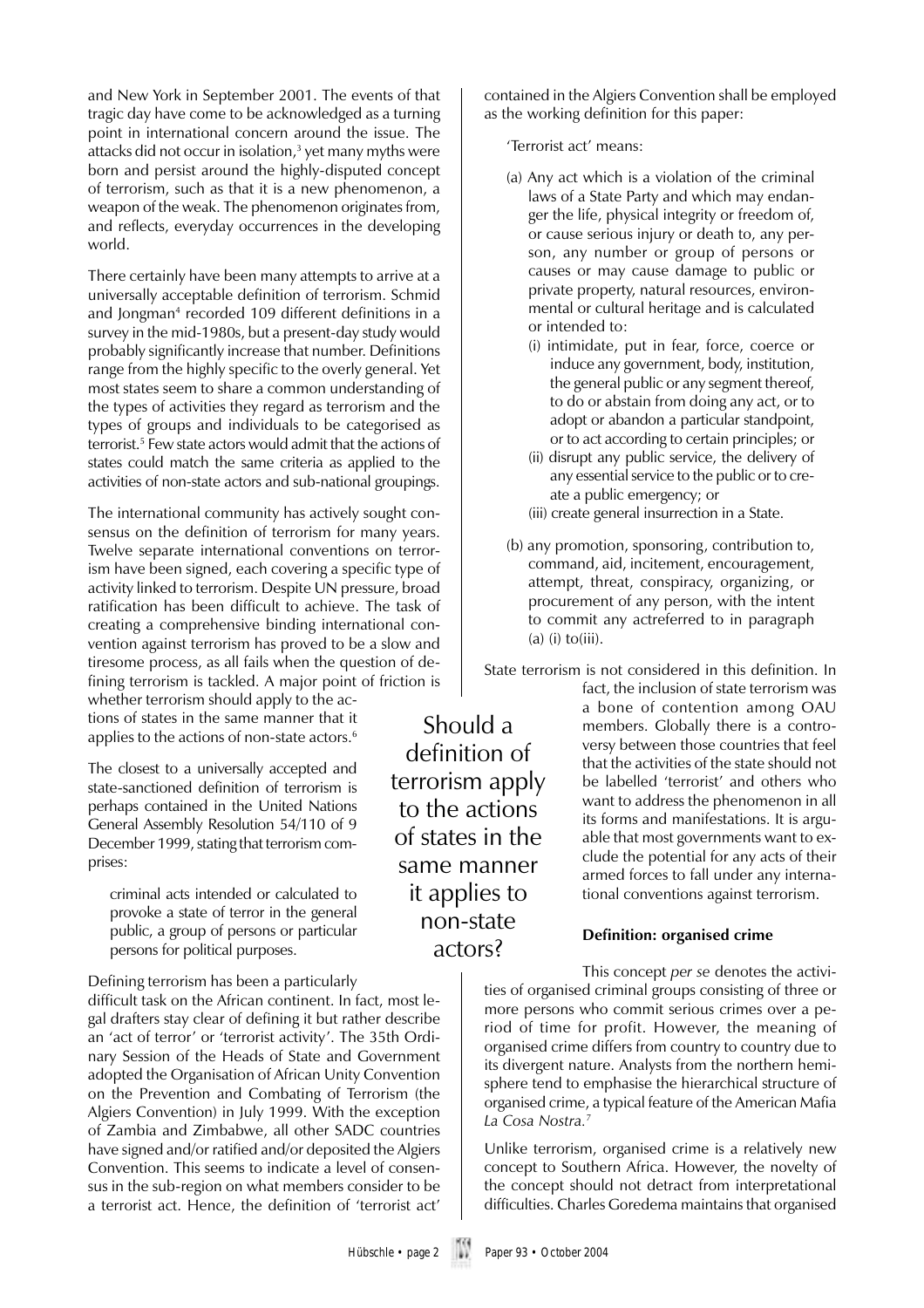criminal groups in Southern Africa bear little semblance with the Mafia. In fact, they tend to function "in loose and shifting associations and alliances with others or in a network without a clear hierarchy".<sup>8</sup> Although there is a paucity of literature on organised crime in Southern Africa, many authors offer their own interpretation of the concept. According to Andre Standing,<sup>9</sup> these authors all share a common understanding of the concept based on an underlying paradigm. This paradigm is anchored in the belief that organised crime is a noun depicting a homogenous, structured group of criminals that exists outside the parameters of the formal economy. Peter Gastrow has provided a different perspective by acknowledging that the concept can be applied as a noun for a group or as an activity:

Organised crime consists of those serious criminal offences committed by a criminal organisation, which is based on a structured association of more than two persons acting in concert over a prolonged period of time in pursuit of both their criminal objectives and profits.10

Gastrow added the additional concept of "criminal syndicate," which implies that organised crime can also be seen as an activity.

A crime syndicate is a criminal organisation, engaged in the commission of serious criminal offences, which is based on a structured association of more than two persons acting in concert over a prolonged period of time in pursuit of both their criminal objectives and profits.<sup>11</sup>

By introducing the second concept, Gastrow has distanced himself from the traditional Americanised approach to 'organised crime' which provides certain typical traits such as a clear structure and the commission of serious offences. Traditional definitions often omit the fact that not only seasoned criminals, but also law enforcement agencies or the 'long arm of the state' can be involved in organised criminal activities. South African researchers tend to differentiate organised crime as involving domestic criminals or foreign nationals. The latter category refers to what is generally

known as 'transnational organised crime'. This form of organised crime relates to a culturally homogenous group derived from their country of origin, i.e. the Italian or Russian Mafia or the Chinese Triads. Standing argues that South African commentators imply that transnational organised crime is more sophisticated than its local variant.<sup>12</sup>

Gastrow, in his 2001 questionnaire on police perceptions of organised crime, $13$  made a distinction between indigenous and transnational organised criminal groups. The same distinction shall be employed for the pur-

Since the early 1990s organised crime has been a growing security concern in Southern Africa.

poses of this paper, though the distinctions may seem minor or artificial. Gastrow defined indigenous organised criminal groups as follows:

'Indigenous organised criminal groups' are those that are made up primarily (but not exclusively) of nationals from your country and that are involved mainly (but not exclusively) in criminal activities within your borders.14

Accordingly, he provided the following definition for transnational organised crime groups:

Those that are made up primarily (but not exclusively) of foreign nationals or of individuals who originate from countries other than the respondent country and who are involved in crossborder crimes.<sup>15</sup>

Since the early 1990s organised crime has been identified as a growing security concern throughout Southern Africa. All states in the sub-region have either signed the United Nation's Convention against Transnational Organised Crime (hereinafter the Palermo Convention) or have undertaken to do so in due course. Presently, only Zambia has adopted the UN's definition of 'organised criminal group'. According to a study conducted by Peter Gastrow in 2000,<sup>16</sup> only four police forces in the SADC region operated with an official definition of organised crime.

Reaching consensus on an internationally-agreed definition of organised crime proved a most difficult en-

> deavour at the 1999 and 2000 meetings of the UN Ad-Hoc Committee in Vienna to negotiate the Palermo Convention. According to Gastrow,<sup>17</sup> participants compromised in the end. Multi-national perceptions around the concept pointed towards very divergent perspectives on its salient features. Andre Standing interprets the final broad definition as "probably a compromise by weary delegates".18 The Palermo Convention does not define organised crime; instead it provides a definition of an organised criminal group and then proceeds to criminalise participation in such a group.

Article 2 of the Palermo Convention stipulates:

- (a) 'Organized criminal group' shall mean a structured group of three or more persons, existing for a period of time and acting in concert with the aim of committing one or more serious crimes or offences established in accordance with this Convention, in order to obtain, directly or indirectly, a financial or other material benefit;
- (b) 'Serious crime' shall mean conduct constituting an offence punishabl by a maximum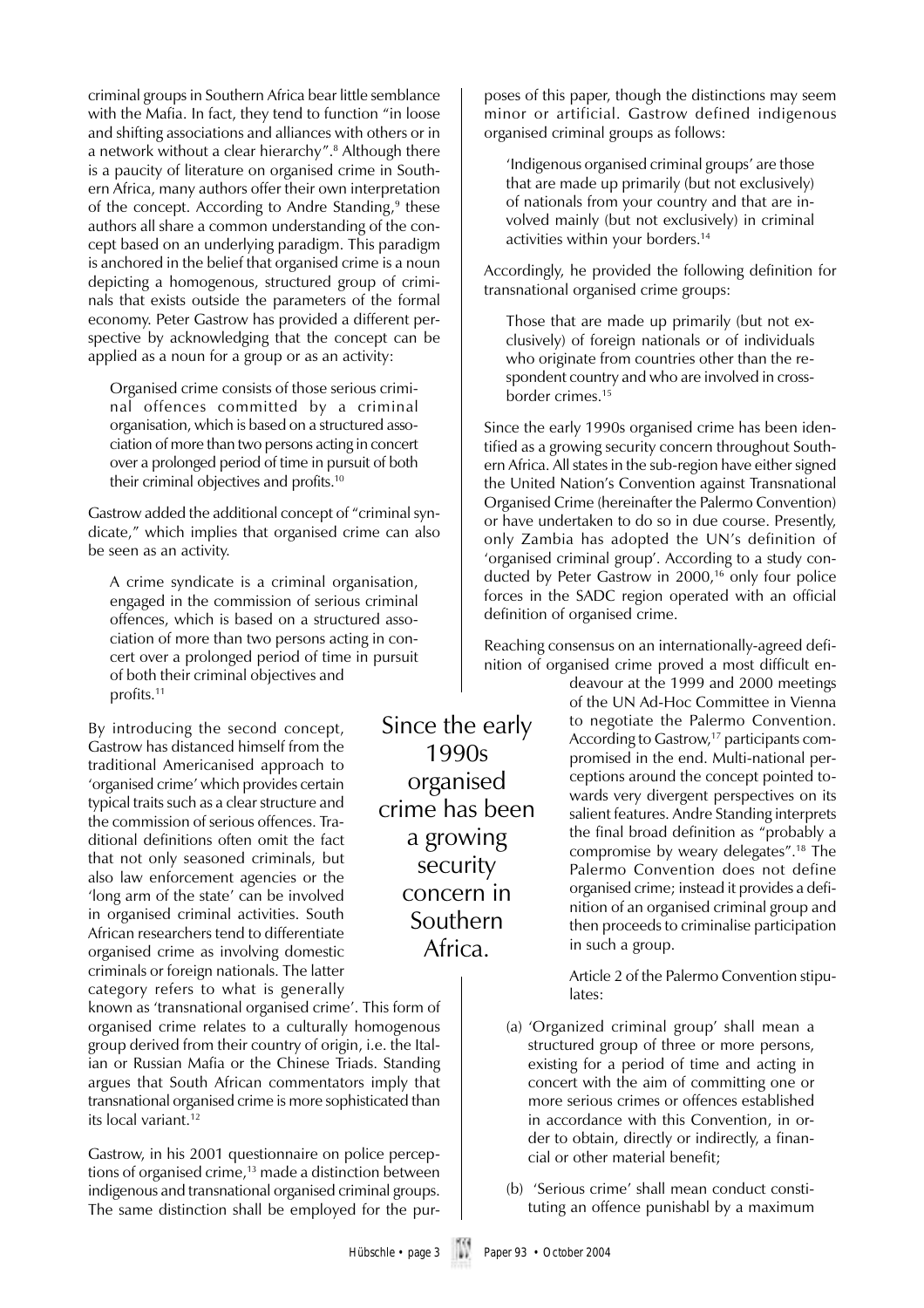deprivation of liberty of at least four years or a more serious penalty;

 (c)'Structured group' shall mean a group that is not randomly formed for the immediate commission of an offence and that does not need to have formally defined roles for its members, continuity of its membership or a developed structure.<sup>19</sup>

#### Article 5 provides:

- 1. Each State Party shall adopt such legislative and other measures as may be necessary to establish as criminal offences, when committed intentionally:
	- (a) Either or both of the following as criminal offences distinct from those involving the attempt or completion of the criminal activity:
		- (i) Agreeing with one or more other persons to commit a serious crime for purpose relating directly or indirectly to the obtaining of a financial or other material benefit and, where required by domestic law, involving an ac undertaken by one of the participants in furtherance of the agreement or involving an organized criminal group;
		- (ii) Conduct by a person who, with knowledge of either the aim and general criminal activity of an organized criminal group or its intention to commit the crimes in question, takes an active part in:
		- a. Criminal activities of the organized criminal group;
		- b. Other activities of the organized criminal group in the knowledge that his or her participation will contribute to the achievement of the above described criminal aim;
	- (b) Organizing, directing, aiding, abetting, facilitating or counselling the commission of serious crime involving an organized criminal group.
- 2. The knowledge, intent, aim, purpose or agreement referred to in paragraph 1 of this article may be inferred from objective factual circumstances.

### **ISSUES AROUND METHODOLOGY AND THEORY**

In recent years, international relations specialists have increasingly moved away from theories that inter-state warfare poses the greatest threat to the sovereignty of states. Factors such as globalisation, transparency of

Many countries proclaimed terrorism and organised crime as the most poignant threat to national security.

borders and the explosion of information technology are said to have contributed to the increased threat from sub-state actors. In fact, some commentators refer to organised crime and terrorism as "the darker side of globalisation"20 or the "new evil empire". While terrorism and organised crime are not new phenomena, they are far removed from the political terrorism of the 1970s and 1980s or the clichéd Mafia syndicates.

Not only academics but also the UN have expressed their concern about terrorism and organised crime and their proposed linkages. On 28 September 2001, the UN Security Council adopted Resolution 1373 in terms of Chapter VII of the UN Charter. All states, including those who are not UN members, were compelled to implement the Resolution's operative provisions. This includes the criminalisation of the financing and other acts of support for terrorism, the freezing of bank accounts, the introduction of effective border controls and other measures to fast-track the exchange of operational information. Besides the operative provisions, the Resolution acknowledges the close connection between international terrorism, transnational organised crime and other forms of crime:

The Security Council…notes with concern the close connection between international terrorism and transnational organized crime, illicit drugs, money-laundering, illegal arms traffick-

ing, and illegal movement of nuclear, chemical, biological and other potentially deadly materials, and in this regard emphasizes the need to enhance coordination of efforts on national, sub-regional, regional and international levels in order to strengthen a global response to this serious challenge and threat to international security.21

The concern about the "close connection" or linkage between these two distinct phenomena begs the question of where this originates and whether there is substance to such theories. Many analysts have claimed that the forces of globalisation have provided organised criminals and terrorists with the spring-

board to expand their operations from a domestic to a global terrain in recent years. In the aftermath of the Cold War, many countries proclaimed terrorism and organised crime as the latest and most poignant threat to national security. According to Standing, $22$  this has led to a new set of regulations, the establishment of specialised law enforcement agencies and a range of academic interest in the two phenomena.

Traditional criminal justice systems seem to be unprepared to face the new challenges posed by organised crime and terrorism. There have been widespread calls for dramatic new investigatory and prosecutorial powers, including an increased scope for police to use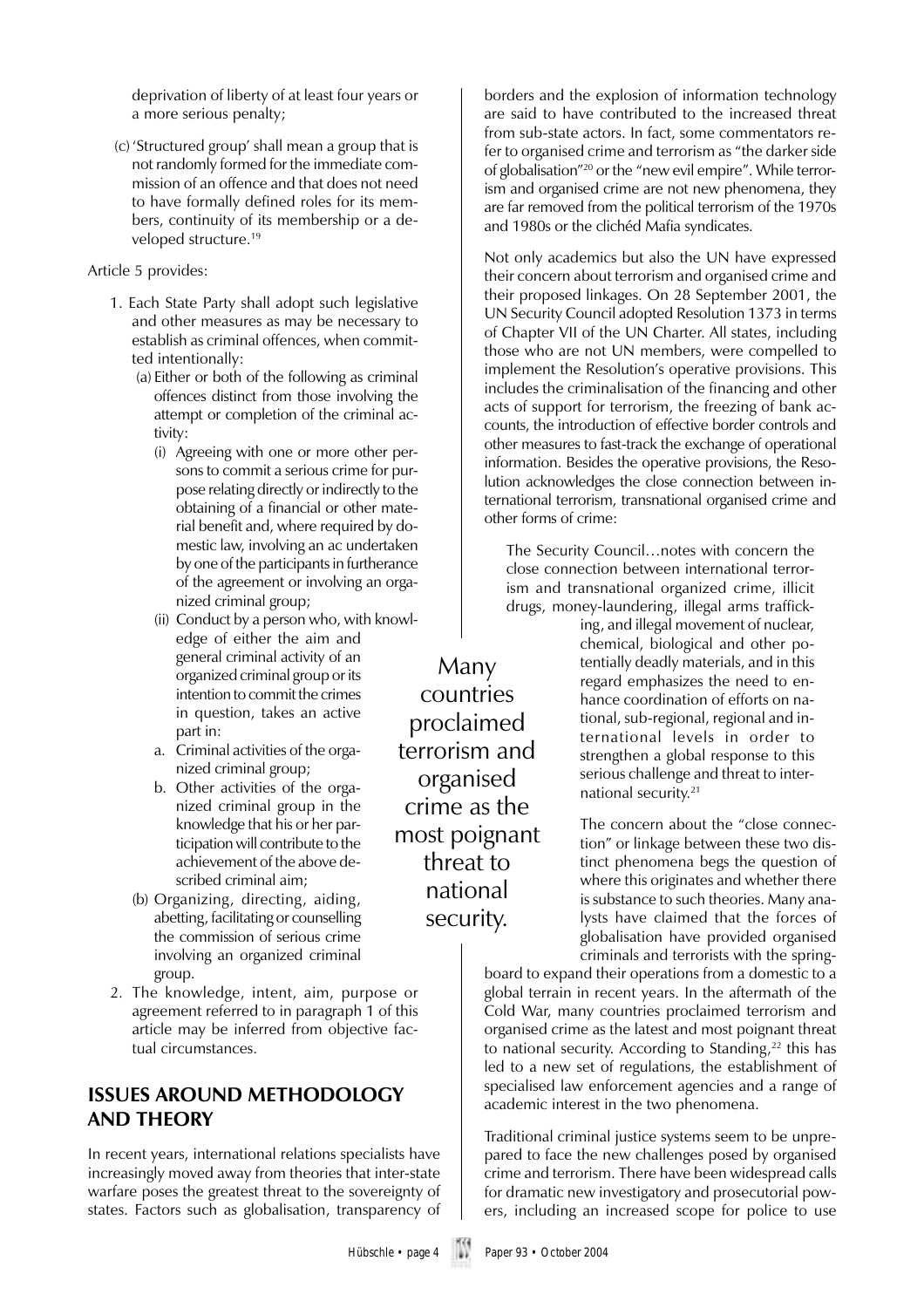means on the legal periphery in conducting undercover operations, measures to trace and seize the proceeds of criminal activities or terrorist financing and laws to make membership of a criminal or terrorist organisation a crime *per se*. 23 Perhaps this would partially explain the interest of international bodies such as the UN in promulgating new international regimes aimed at countering terrorism and organised crime?

Before rushing to enforce new international legal instruments, it may be appropriate to ask some basic question as to who the sponsors of these new measures are, who stands to gain from them and what the motives are for implementing these new measures and regiments. Naylor<sup>24</sup> poses a valid question in asking how clear the frontier is between profit-driven crime and normal economic activity. The same applies to terrorism: when does political violence as sanctioned by the state and its law enforcement agencies become a form of terrorism?

Recent research has shown that many organised crime groupings are not economic but political and social in nature. Thus, they tend to form a kind of underground government to adjudicate and allocate territorial and property rights. Once the ground rules have been set, each individual member operates alone or in partnership with others, who may or not be members of the group.25 Certain terrorist networks, such as al-Qaeda, show similar characteristics, i.e. terror cells may act independently of the core, only occasionally falling back on its logistical, financial or spiritual support.

By the same token, Naylor argues<sup>26</sup> that criminal markets fail to mirror hierarchical administrative structures operating on command to monopolise a market, but operate rather as loose and ad-hoc networks engaged in at-arms-length commercial transactions. Bearing in mind the wide variety of definitions of organised crime and terrorism and the short overview pro-

vided of the contested nature of both concepts, it needs to be pointed out that any academic analysis dealing with either concept is likely to be biased. Commentators often point out that the interpretation of what constitutes terrorism lies in the eye of the beholder. The same can be said for organised crime. It suffices here to mention that the present author has adopted stateand UN-sanctioned definitions of both concepts. The paper was conceived against the backdrop of a UN initiative exploring of the nature of linkages between the two phenomena.

For the purposes of present analysis, seven case studies were chosen. The criteria for their selection included whether, on the face of it, a linkage between terrorism and organised crime seemed plausible. Subsequent to the selection, an in-depth analysis was undertaken of primary and secondary research materials and where possible, interviews were conducted with experts on

the particular cases. In attempting to answer the basic research question, i.e. whether can linkages between organised crime and terrorism in Southern Africa can be substantiated, the author asked whether there was a linkage between the two phenomena. If research affirmed such linkages, the follow-up question looked at their nature.

## **THEORETICAL DISCOURSE ON THE LINKAGES BETWEEN ORGANISED CRIME AND TERRORISM**

Before exploring the linkage between organised crime and terrorism, we first look at how to distinguish between them. Organised crime is traditionally seen as profit-maximising endeavour. The success of organised criminal groupings is usually dependent upon attracting as little government attention to their activities as possible, while terrorist organisations thrive on media attention. Acts of political violence garnering maximum attention are the raison d'être of terror groupings.27 According to Francesco Marelli:

terrorists are generally perceived as a grave threat to national security, whereas organised crime, although seen as problematic, enjoys tacit tolerance due to corruption or short-term pragmatism. 28

> Alex Schmid<sup>29</sup> summarises the differences between terrorist and organised crime groups as follows: While terrorist groups are usually ideologically or politically motivated, organised criminals seek to maximise their profit. Some terrorist groupings attempt to compete with governments for legitimacy, which does not feature on the agenda of organised criminal groupings. Media attention is of importance to terrorists but not to organised crime groups. Lastly, terrorist victimisation tends to be less discriminate than the violence used by organised criminals.

Citing the deaths of Giovanni Falcone and Paolo Borsellino in 1993 as an example of organised criminals employing a terrorist strategy, Marelli<sup>30</sup> believes that the distinctions between criminals and terrorists are becoming increasingly blurred. He argues that wellestablished terrorist groups have advanced economic machines that support their activities. For example, the majority of Irish Republican Army (IRA) members are actively involved in racketeering, drug trafficking and dealing, whereas only a small number of the IRA's members carry out acts of terror. In some cases, terrorists and criminals collaborate on the exchange of expertise or the purchase of materials needed in the execution of their deeds. Thus, criminals may provide terrorists with weaponry and sometimes provide experts to use them. Columbia's Fuerzas Armadas Revolucionarios de Colombia (FARC), the Shining Path in Peru, al-Qaeda and others control drug-producing

Media attention is important to terrorists but not to organised crime groups.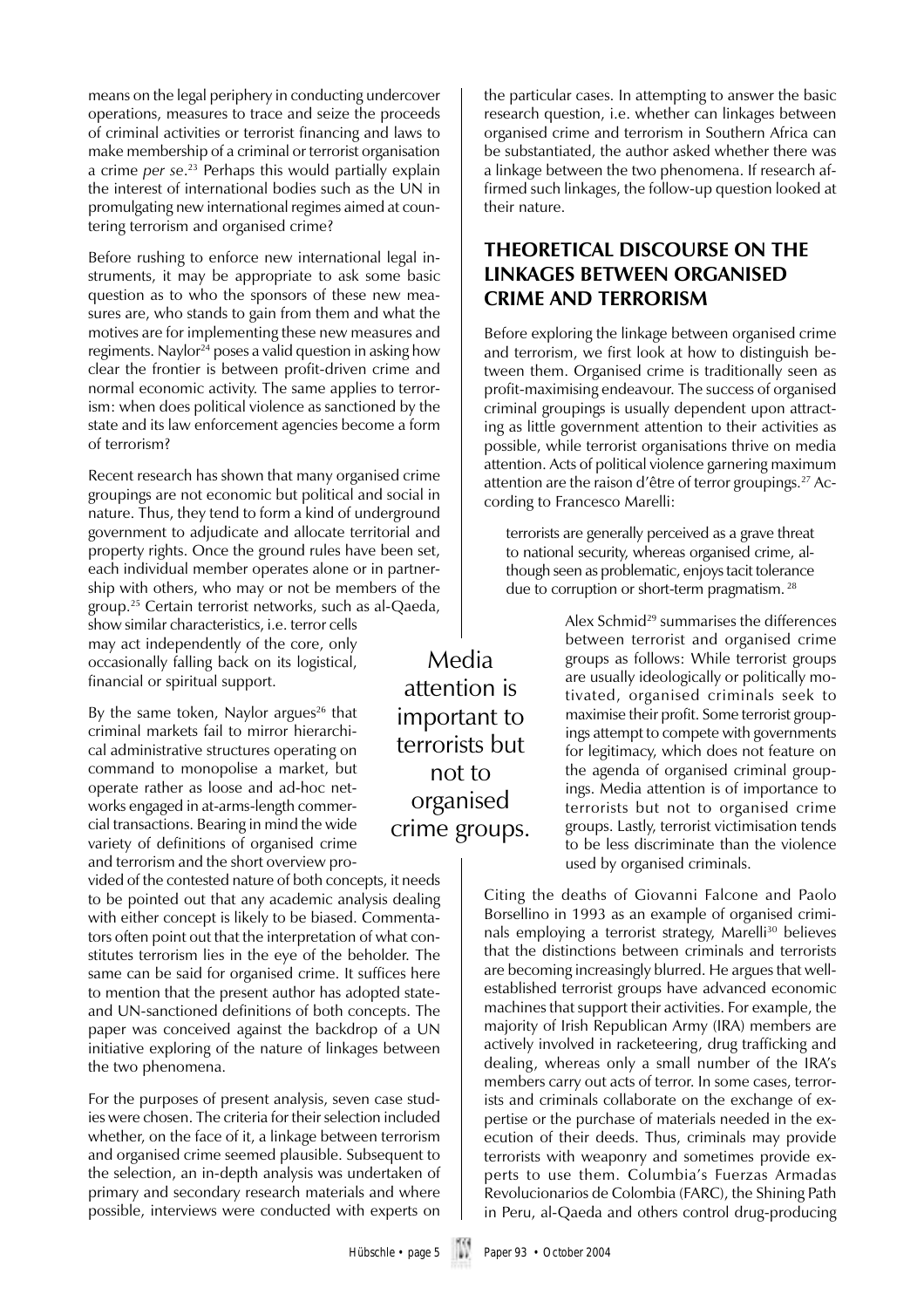territory, supplying some of the major drug cartels. The Shining Path and FARC have entertained a reciprocal arrangement with local drug lords.<sup>31</sup>

Another area of convergence is the illegal market in arms and munitions serviced by organised criminals and aimed at meeting the demands of fellow criminals, rebel movements, terrorist groupings and pariah states. Proponents of a strong link between the two phenomena argue that globalisation has facilitated and expanded the potential market for traffickers. Thus, an increased earnings potential has emerged for dealing in explosives and biological, chemical and radioactive devices. Terror groups are said to be making increasing use of money laundering systems and illegal markets created by organised criminal groups to generate and disguise revenue used for terrorist activities. Gold and gemstones, identity papers, passports and stolen telecommunication devices such as mobile and satellite phones are readily available on the black market. In this instance the laws of demand and supply apply.

Both terrorists and organised criminals challenge state authority and its monopoly on the use of violence. Several rebel movements, FARC in Columbia being the most prominent, employ terror tactics to fight their enemies, on one hand, and employ criminal tactics to support themselves and their activities, on the other.

Such tactics may include black market activities in diamonds, gold, cocaine, heroin and 'tax collection' through extortion. FARC and the War Lords in Burma control territory where the state exercises no authority and no monopolistic control over the use of violence.<sup>32</sup> The analogy to be drawn is that the growth of terrorist and/or criminal networks may flourish in developing countries with weak state structures. However, this does not preclude the developed world from providing similar opportunities for criminal and terrorist activities. Weak states may simply be more susceptible and easily corrupted.

In sum, the relationship between organised crime and terrorism can take the following forms:

- terrorists may engage in the drug trade, extortion and black market activities in gemstones, weapons and contraband to finance their activities;
- from time to time, drug producers and traffickers may hire terrorist groups to protect their interests; and
- organised criminal groups may employ terror tactics in their struggle with the state or rival groups.<sup>33</sup>

Analysts from the 'strong links' spectrum have left out a very important variable in their assessments. What is the role and the connection of the state and its law enforcement agencies with criminal and terrorist groupings? They contend that terrorists and organised criminals challenge state authority and its monopoly on the use of violence. This argument could be turned around. How does state authority collaborate with criminal and terrorist groupings to achieve political, military and economic ends? However, for the purposes of this paper, an analysis of the linkages between the latter two is undertaken.

### **TERRORISM AND ORGANISED CRIME IN SOUTHERN AFRICA**

Africa has witnessed a wide array of terror incidents including domestic, state and international terrorism. The United Nations Convention against Transnational Organised Crime34 stipulates that an offence is of a transnational nature if:

- It is committed in more than one State.
- It is committed in one State but has substantial part of its preparation, planning, direction or control takes place in another State.
- It is committed in one State but involved an organised group that engages in activities in more than one State.
- It is committed in one State but has substantial effects in another State.<sup>35</sup>

Examples of terror attacks that would fall into the category of 'international terrorism' or 'transnational terrorism' are the US embassy bombings in Dar es Salaam and Nairobi, the simultaneous attacks on the Mombassa-based Paradise Hotel and an Israeli Arkia jetliner and the spate of suicide bombings in the Moroccan city of Casablanca in 2003. Africa may not have witnessed many incidents of international terrorism, but domestic or subnational terrorism and state terrorism have a long history on the continent.

Most of the continent suffered from prolonged sectarian, colonial and state-sponsored violence throughout the 20th and into the 21st century. There has been little

regard for humanitarian law and many war crimes have been committed, including indiscriminate attacks on civilians and conscription of child soldiers.<sup>36</sup> Many insurgent movements and government forces still employ tactics of terror and intimidation. Here are a few examples of domestic terrorism:

- Unita and Renamo in Angola and Mozambique, respectively;
- the Mai-Mai in Kenya;
- the tit-for-tat violence perpetrated by the Ugandan government forces and John Kony's Lord's Resistance Army (LRA) in the northern parts of Uganda;
- violence in the Angolan Cabinda enclave;

Many insurgent movements and government forces in Africa still employ tactics of terror and intimidation.

Hübschle • page 6 Paper 93 • October 2004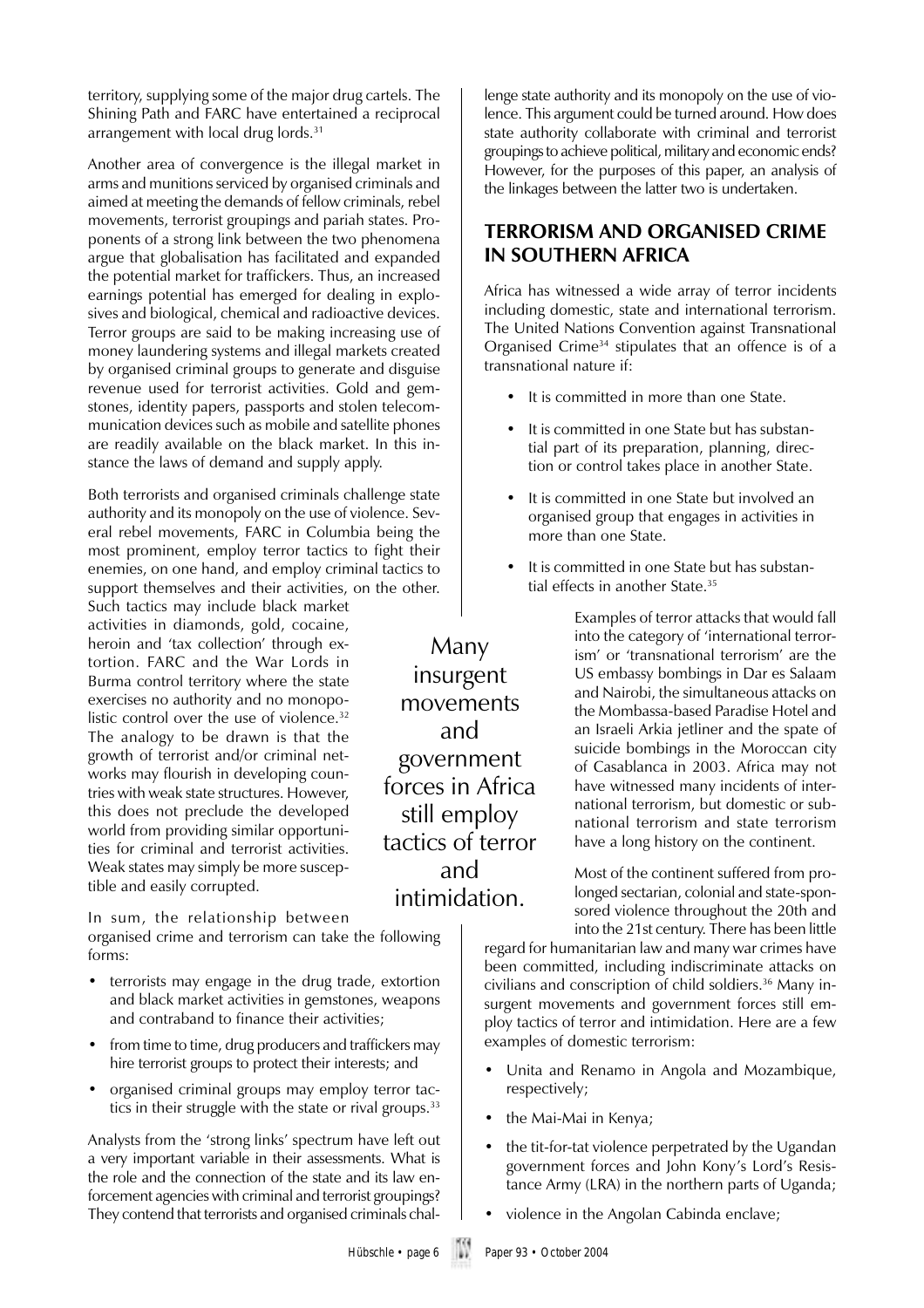- the five-year conflict in the Democratic Republic of Congo (DRC)—the struggle for control over the Ituri district's gold, oil and diamonds has killed 50,000 people and displaced over half a million more;
- the spate of bombings in South Africa allegedly perpetrated by the right-wing Afrikaner group, Boeremag; and
- vigilantism in Mauritius and the urban terror campaign in South Africa.

Prominent examples of state-sponsored and state terrorism include:

- the Zimbabwean government under Robert Mugabe (especially its campaign in Matabeleland); and
- the South African military campaign, with Western backing, against the Namibian liberation forces of the South West African People's Organisation (Swapo) in southern Angola.

Another point to take cognisance of in the debate on terrorism in Africa is the level of colonial violence perpetrated against African peoples.

In a nutshell, the difference between Western conceptions of international terrorism and the terror tactics experienced in Africa is that the African form is often "an ancillary tactic of guerrilla or even, occasionally, of

conventional warfare, aimed primarily at gaining benefits such as control of territory, governmental resources or lines of supply for weapons or food".<sup>37</sup>

The relative paucity of international terrorism incidents in Africa should not detract from the problem posed by organised criminal activities. In South Africa alone, in August 2003 the South African Police Service knew of 238 criminal syndicates operating in South Africa and across its borders.38

However, the phenomenon emerged in Southern Africa much later than in other parts of the world. According to Peter

Gastrow,<sup>39</sup> organised criminal groupings came of age in the 1970s and 1980s. While governments of fledgling democracies dealt with teething problems such as post-conflict reconstruction, transformation and structural adjustment programmes, numerous criminal networks entrenched themselves and developed significant illicit markets across the sub-region.

The forgery of money, arms smuggling, vehicle theft and hijacking are well-established in the sub-region, as revealed by surveys conducted by the Institute for Security Studies (ISS) in 2001 among nine of SADC's 14 member states. In eight of the nine countries surveyed, other widespread forms of organised crime included drug trafficking, forgery and the smuggling of ivory and rhino horns.<sup>40</sup> Narcotics trafficking is wellestablished throughout sub-Saharan Africa. Internally,

the most readily available drug is *cannabis* (marijuana) but other drugs have been introduced from outside the region. Huge quantities of cocaine, heroin and ecstasy are smuggled into the sub-region. South Africa tends to be the main destination for these drugs, but it also doubles up as the main transit point in the trade between South-East Asia, South America, North America and Western Europe.<sup>41</sup> Fraud and money laundering occur on a massive scale. The laundering of drug proceeds through the international banking system is made easy due to the inadequate level of preparation and countermeasures on the part of states in the subregion, which have only recently been exposed to the activities of criminal cartels. The situation seems of an especially grave nature in South Africa, Lesotho, Swaziland, Namibia and Mozambique. Trafficking in persons and smuggling of migrants, as well as smuggling of human body parts, is another area of criminal activity.42 The illegal export of diamonds, gold, precious minerals, agricultural products and game meat is also on the rise.<sup>43</sup> Growing high-level business and government corruption goes hand in hand with the increase in organised criminal activity in the sub-region.

## **CASE STUDIES**

Organised criminal activities emerged in Southern Africa much later than in other parts of the world.

This section presents case studies from the southern Southern African sub-region, selected due to a sug-

gested link between terrorism and organised crime.

#### **Dar es Salaam and Nairobi, 7 August 1998**

On 7 August 1998, two massive bombs exploded outside the US embassies in Dar es Salaam and Nairobi killing 224 people and injuring more than 5,000. A small pickup truck packed with explosives was driven to the delivery entrance of the US Embassy in Nairobi. After the occupants of the vehicle had killed several guards with a grenade, they triggered the bomb. The blast collapsed the adjacent Ufundi Co-operative Building and de-

stroyed the left and rear side of the embassy building.44

A few minutes later, a similar scenario played itself out in Dar es Salaam. A vehicle pulled up to the main gates of the US embassy and a hidden bomb exploded, tearing off the east wing of the concrete building and raining debris on streets and houses for nearly a mile in every direction. According to Tanzanian police sources, a suicide bomber detonated the bomb.45

There were no immediate claims of responsibility. The Egyptian group, al-Jihad, was initially under suspicion because it had made threats against American installations before the bombings. Within days, Pakistani authorities detained a Palestinian national who had flown from Nairobi to Karachi on the day of the bombing.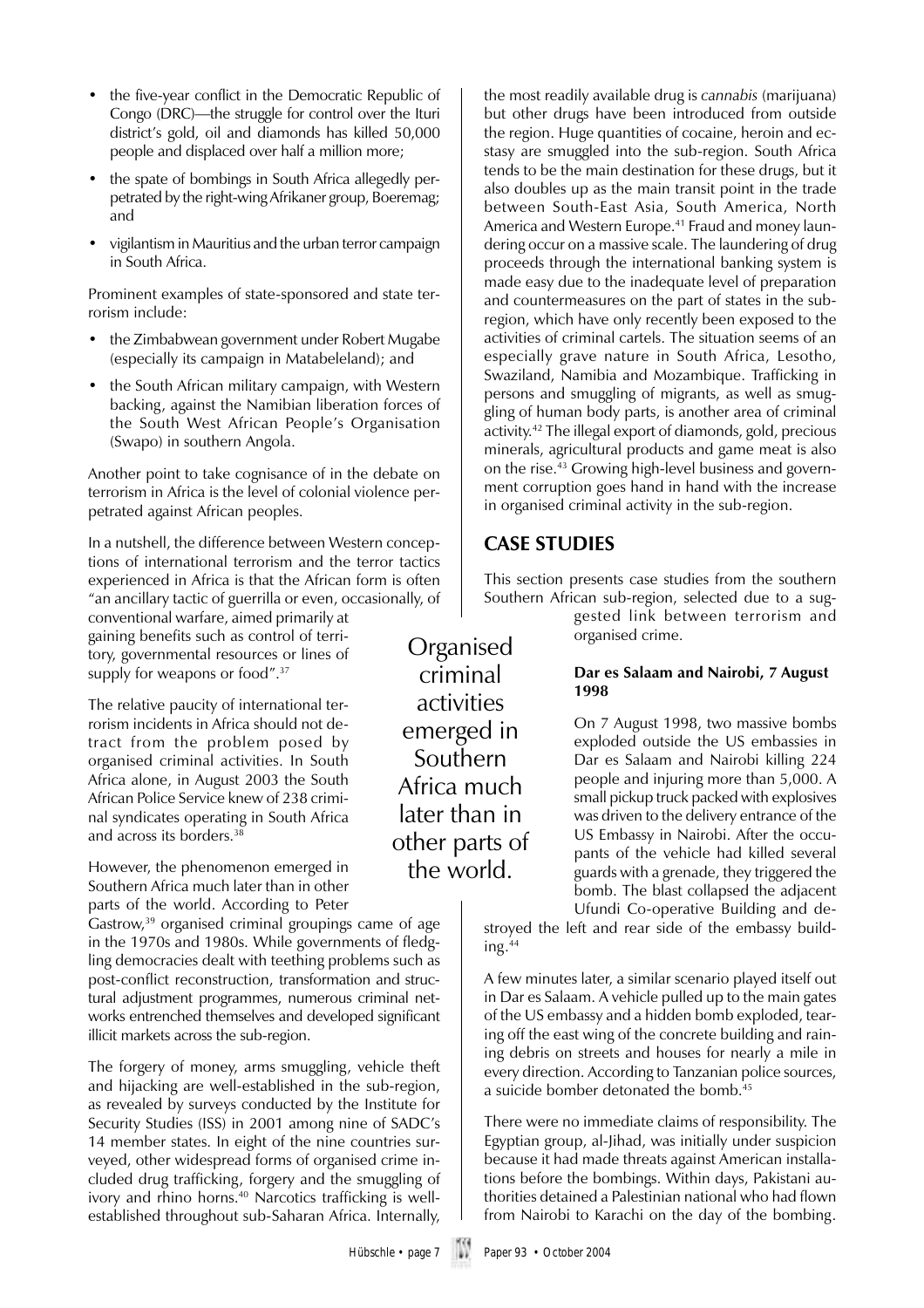Mohammad Sadiq Odeh admitted having a role in the blasts, as part of a team that was recruited and financed by the Saudi millionaire, Osama bin Laden. Kenyan authorities detained another suspect, Mohamed Rashed Daoud al Owhali, who was believed to have driven the truck that carried the Nairobi bomb. Owahali later admitted that he had attended terrorist training camps affiliated with al-Qaeda in Afghanistan.<sup>46</sup> Within weeks, authorities claimed that the bombings were linked to a widespread conspiracy orchestrated by bin Laden. Three more suspects with alleged links to al-Qaeda were arrested in September.

Police investigations indicated that preparations for the attacks started in the early 1990s, when some of the attackers left for military and logistical training in Afghanistan. In the period preceding the bombings, the attackers were engaged in petty business deals. Clothing was shuttled between Dar es Salaam and Mombassa.47 Police searches in Dar es Salaam yielded several passport applications for the same persons. Local police found that terror suspects infiltrated local communities through sham marriages and through religious, charity and non-governmental organisations.48 Police also suggested that explosives used in the bombings were shipped to Kenya and Tanzania via Somalia. The lawless situation in that country means there was—and still is—little control over the movement of vessels from the Middle East and South-East Asia to the East African coastline.<sup>49</sup>

Though investigations indicated that al-Qaeda might have interacted with organised criminals in the procurement of weapons, ammunition and explosives, this should not be overemphasised. Due to the clandestine and the self-sufficient nature of al-Qaeda, it is highly unlikely that there would be a permanent arrangement between it and organised criminals. The risk of detection is too high. The terrorists themselves are guilty of petty and serious criminal activities, such as identity document forgery, arms smuggle or the manufacture of arms and bombs. In this instance, the linkage between terrorists and organised criminals is of a tenu-

ous nature and interactions are based on ad-hoc business deals.

#### **Tanzanite: An instance of terrorist financing?**

It is no secret that al-Qaeda has been linked to diamond and gemstone dealings in Africa. As recently as May 2003, former Liberian President Charles Taylor harboured al-Qaeda members that came to trade in diamonds. Two al-Qaeda members bought diamonds and attempted to buy surface-to-air missiles in Liberia.50 The role played by so-called 'blood diamonds' in reviving and sustaining Unita in Angola and different rebel factions in the DRC is well documented elsewhere.51

The high risk of detection makes it unlikely that there wouldbe a permanent arrangement between al-Qaeda and organised criminals.

On 16 November 2001, only two months after the terrorist attacks on New York and Washington, reporters Robert Block and Daniel Pearl of the *Wall Street Journal* dropped a bombshell by suggesting that Osama bin Laden's al-Qaeda network controlled a sizeable chunk of the tanzanite trade. This rare gemstone is mined only at a 13km² patch of graphite rock in northeastern Tanzania. The journalists' investigation was founded on an allegation that an al-Qaeda member had sold a few tanzanites in London a few years earlier. Tanzanite's links to bin Laden were suspected before September 11, however: during the 2001 trial of four men accused of the 1998 embassy bombings Nairobi and Dar es Salaam a prosecution witness testified that al-Qaeda operatives fed the terror network's coffers by trading in commodities including animal hides, sugar and tanzanite.

According to the *Wall Street Journal* article,<sup>52</sup> "Muslim extremists loyal to Mr bin Laden buy stones from miners and middlemen, smuggling them out of Tanzania to free-trade havens such as Dubai and Hong Kong". The article suggested that smuggling spirited 90% of tanzanite production out of the country. Local traders bought plastic bags full of rough stones, paying cash with no exchange of paperwork.

The article also claimed that the courtyard of the Taqwa

mosque in Mererani, a town a few miles from the tanzanite mining shafts, doubled up as an open-air gem-dealing space. It was alleged that mosque traders acted as informal intermediaries and were instructed by the local imam, Sheikh Omar Suleyman, to sell their stones only to the region's largest tanzanite dealer, Abdulhakim Mulla. Al-Qaeda sympathisers bought gemstones from him and smuggled them through 'rat routes' to Mombassa. From there, tanzanites would make their way to Hong Kong or Dubai via two al-Qaeda companies, Tanzanite King and Black Giant. These two companies were allegedly set up by Wadih el Hage, a gem dealer and former personal secretary to Osama bin Laden. From Nairobi, el Hage personally ran Tanzanite King. His diary,

which FBI agents seized in 1997, detailed his travels to London, Los Angeles and San Francisco, marketing the gem to jewellery stores.<sup>53</sup>

It was alleged in the *Wall Street Journal* article that the smuggling of gold and gemstones is a means to move terrorist funds around the world.

Imam Suleyman subsequently denied that the mosque was used to facilitate bin Laden's tanzanite trade. Mulla, the tanzanite dealer, also vehemently denied that he was bankrolling the terror network. He suggested that the allegations linking him to al-Qaeda were part of a plot by competitors trying to force him out of business.<sup>54</sup>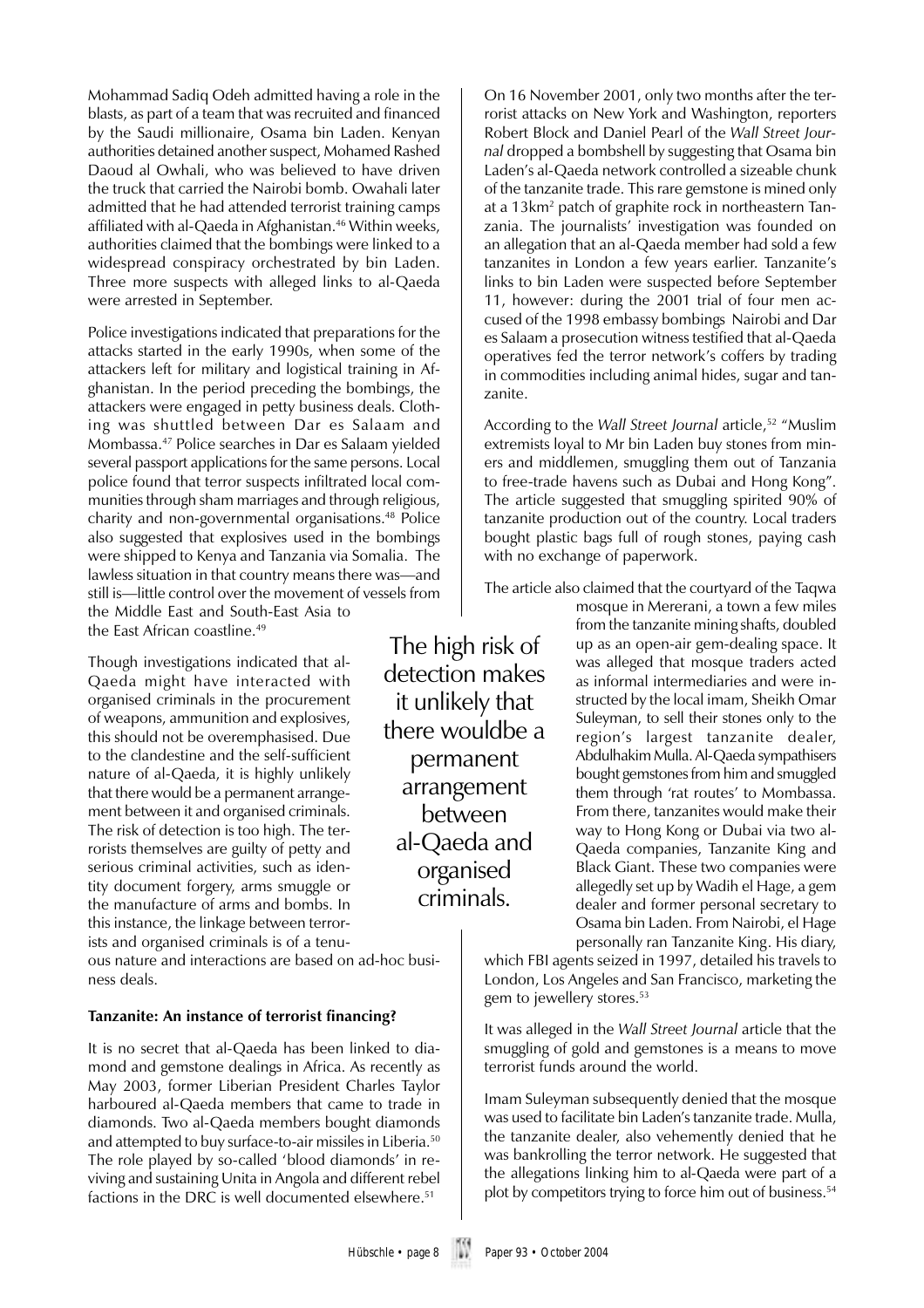The *Wall Street Journal* article was not without consequences. Sales of the gem plummeted as the patriotic American public reacted to the allegations. Major retailers, such as Tiffany & Company, Zale and others, dropped tanzanite from their offerings.55 As the US had provided 80% of the global market for tanzanite, the implications for Tanzania were severe and impacted on the livelihoods of miners, cutters, manufacturers, suppliers and dealers alike.

However, Tanzanian investigators could find no evidence of the operations the article had suggested. In February 2002, a Tanzanian delegation attended a major gem trade show held in Tucson, Arizona where they assured dealers that no terrorist groups were profiting from the sale of tanzanite. The East African Affairs Officer for the US State Department supported this:

We have seen no evidence that al-Qaeda or any other terrorist group is currently using tanzanite to finance its efforts or launder money.<sup>56</sup>

The Tuscon Tanzanite Protocols, which established a system of warranties guaranteeing that the gems were mined and exported legally, originates from this meeting. More than a dozen national and international organisations signed the Protocols. In addition, Tanzania has declared the mining site a controlled area where no visitors are allowed without a dealer's license and other identification.<sup>57</sup>

There is no concrete evidence that al-Qaeda had dealings in the tanzanite trade. US authorities contended that in the aftermath of September 11 and the subsequent disruption of some al-Qaeda cells in Europe and Northern America, the terror network was seeking to set up shop in new destinations. In this case, journalists in need of a good news story may have blown an allegation out of proportion.

#### **Mombassa, 28 November 2002**

On 28 November 2002, suicide bombers attacked the Israeli-owned Paradise Hotel at Kikambala, north of Mombassa, killing 12 people. At the same time, members of an East African al-Qaeda cell unsuccessfully attempted to shoot down Arkia Airlines flight 582 leaving Moi International Airport in Mombassa for Tel Aviv.

A recent report by a UN Security Council Panel of Experts on Somalia58 sheds light on the preparations leading to the simultaneous attacks. According to the report, preparations for the Mombassa attacks commenced shortly after the embassy bombings in 1998. Under the leadership of a Comoros national, Fazul Abdallah Mohamed (sought by the US for his involvement in the embassy bombings), a team was assembled along the Kenya-Somali coast. Its members became involved in small-scale lobster fishing with capital provided by al-Qaeda.

In November 2001, the team met in Mogadishu, where junior members were provided with ideological orientation and small-arms training. Kalashnikovs, pistols and hand grenades were purchased on the local Somali black market and two surface-to-air missiles and two gripstock launchers were procured for the attack.

The trafficking in small arms remains a problem along the long border between Kenya and Somalia. There is a surplus supply of small arms on the black market in the neighbourhood of Eastleigh, an area of the Kenyan capital inhabited largely by Somali nationals. The UN Panel of Experts also saw evidence that some weapons were smuggled in from either Sudan or the DRC.<sup>59</sup>

UN investigations revealed that the missiles had been sold to Yemen as part of a larger consignment. There were two possible routes of entry into Somalia: either commercial arms dealers smuggled them directly from Yemen or they were transferred to Eritrea and then to Somalia as part of an Eritrean Government transfer to faction leader Hussein Aideed in 1998. In August 2002, the missiles were smuggled into Kenya by sea from Somalia. In an effort to minimise the risk of detection, the launchers were painted blue and white.<sup>60</sup> The explosives used in the blast at the Paradise Hotel consisted of steel gas cylinders packed with ammonium nitrate, which was locally prepared in Kenya.

There is no concrete evidence that al-Qaeda had dealings in the tanzanite trade.

The attention given to the illegal traffic across the Kenyan-Somali border has cast a new light on the historic trading routes that form a 2,000-mile arc from Pakistan down to the eastern coast of Africa, to the Comoros Islands, between Mozambique and Madagascar. This age-old, unregulated trade route is sustained by tribal links and religious sympathies. Off the coast, small wooden boats stream back and forth between the neighbouring countries. A small sailing vessel can travel from Kenya to Mogadishu in less than three days.

Modern shipping vessels can do the same trip in less than 12 hours. $61$ 

The Kenyan-Somali border is very difficult to police. The boundary stems from a colonial agreement between British East Africa and Italian-controlled Somaliland. It cuts across 424 miles of dense forests and savannah to the shores of the Indian Ocean. Kenyan border guards say they lack the tools to combat smugglers, who they claim are armed with rocketpropelled grenades and heavy machine guns. Another issue, of course, pertains to corruption: many border guards allegedly turn a blind eye in return for cash from the smugglers.

The UN Panel of Experts noted that pursuant to the Mombassa attacks:

Owing to violations of the Somalia arms embargo, transnational terrorists have been able to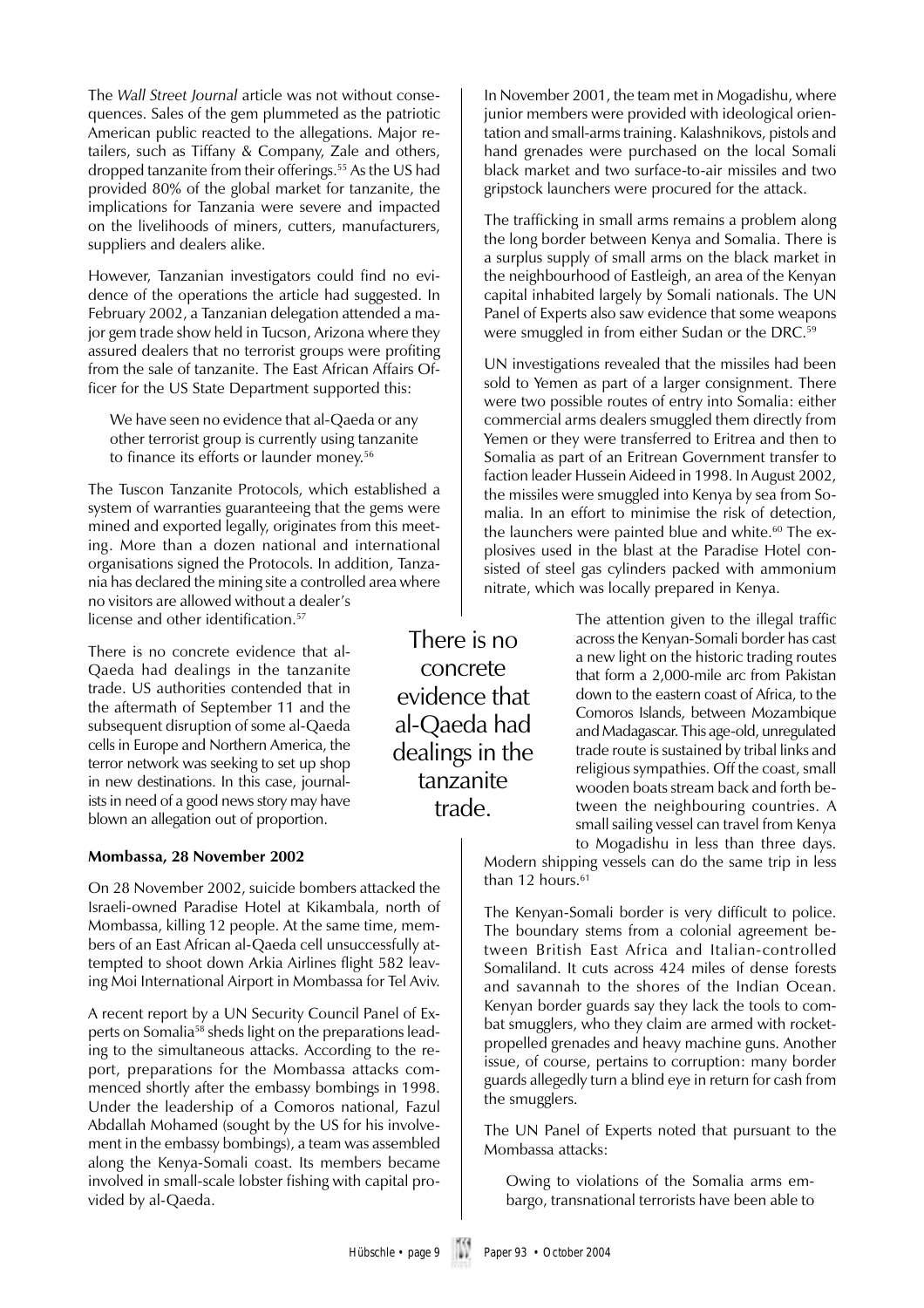obtain not only small arms, but also man-portable air-defence systems, light anti-tank weapons and explosives. On at least one occasion in the past 12 months, arms delivered illegally to Somalia were employed in the commission of a terrorist act in Kenya; although that particular attack was unsuccessful, the Panel believes that additional weapons may have since been imported into Somalia solely for the purpose of carrying out further terrorist attacks in neighbouring States.<sup>62</sup>

In addition to the possible links between al-Qaeda and arms smugglers, there were initial allegations of a drug connection. Kenya is known as one of the major drug conduits in Eastern Africa. Following the attacks, Kenyan authorities arrested two brothers, Palestinian nationals who were connected to the late Kenyan drug baron, Ibrahim Akasha. It was alleged that they trailed the white Mitsubishi Pajero whose occupants were suspected of having fired the missiles at the Arkia jetliner.<sup>63</sup> Charges against the brothers were later dropped because of a lack of evidence.

In this case, the alleged linkage between terrorists and organised criminals boils down to a business transaction on the black market. Al-Qaeda linked up with arms dealers, who fall into the category of transnational organised criminals. The nature of this relationship was

a once-off ad-hoc business deal. Arms smugglers provided the terror network with the goods it required in exchange for money, gold or gemstones.

Once the deal was signed off, both sides would erase traces of the interaction. As both terrorists and transnational organised criminals live in constant fear of detection, a permanent arrangement between them would endanger the success of future operations on both sides.

#### **The case of Mohamed Suleman Vaid**

On 25 April 2001 South African police detained a Durban resident, Mohamed Suleman Vaid, and his wife, who were attempting to cross South Africa's border with Swaziland with R1.2 million stuffed into their underwear. Initially authorities believed that Vaid was a rogue businessperson trying to evade South African currency regulations. However, before his arrest he had travelled from Durban through Swaziland to neighbouring Mozambique 150 times in 18 months. Telephone records indicated that on several occasions Vaid had called an exchange bureau in the Mozambican capital of Maputo that had ties to gold dealers in Dubai.<sup>64</sup>

South African intelligence agents thought that the R1.2 million they seized was destined for a Mozambican business executive of Lebanese origin, with dual Czech-Mozambican nationality. As the incident happened just a few months before September 11, South African police investigators concluded that the reason for the

money smuggling was to fund the al-Qaeda terror network before the attacks on New York and Washington. They made a case that South Africa, due to its riches in commodities like diamonds and gold, its economic infrastructure, communication network, accessible transportation and geographical location, was an ideal location for money laundering and smuggling.65 There have been allegations that Hamas has been active in South Africa since 1992, that Hezbollah para-military members were trained there in 1999—the list of alleged links between South Africa and terror organisations goes on. Yet police investigations initially made no headway. While Vaid admitted to carrying concealed money across the border, he insisted that he was not aiding al-Qaeda or any other terrorist organisation.

What makes the Vaid case interesting is the allegation that the foreign exchange bureau in question in Maputo may have been Unicambios,<sup>66</sup> which was owned by Ayob Abdul Satar, one of three men found guilty in January 2003 of ordering the murder of investigative journalist Carlos Cardoso. During the Cardoso murder trial it transpired that Unicambios moved large sums of money outside of the control of the supervision department of the Bank of Mozambique. Satar and his brother, Momade Assife Abdul ('Nini') freely admitted to these illegal transactions.<sup>67</sup> Nini Satar also ran a loanshark racket from Unicambios, offering loans at extor-

tionate interest rates to people who were unable to borrow from commercial banks. There were strong suspicions that Unicambios was involved in the illegal movement of vast amounts of South African banknotes from South Africa to Dubai. Mozambican authorities closed down Unicambios at the end of 2003.

The Mozambican capital alone has 36 exchange bureaux and 12 banks, which begs the question whether there is enough business for everyone. The Indian Ocean nation has long been re-

garded as a haven for money laundering activities. However, investigations in the Vaid case are still underway and it would not be prudent to draw a link between terrorists and organised criminals at this stage.

#### **South Africa: People Against Gangsterism and Drugs (Pagad)**

Between 1994 and 2000 over 400 bomb explosions rocked urban centres in South Africa. Most occurred in the context of gang warfare and vigilante action against criminal gangs on the Cape Flats, home to the majority of Cape Town residents. This area was intended to act as a labour repository for the Apartheid State. It is severely underdeveloped and characterised by poverty. The blame for the bombings was firmly placed at the doorstep of Pagad. The organisation originated in a network of hitherto isolated anti-drug, anti-crime groups and neighbourhood watches. Members felt frus-

Mozambique has long been regarded as a haven for money laundering activities.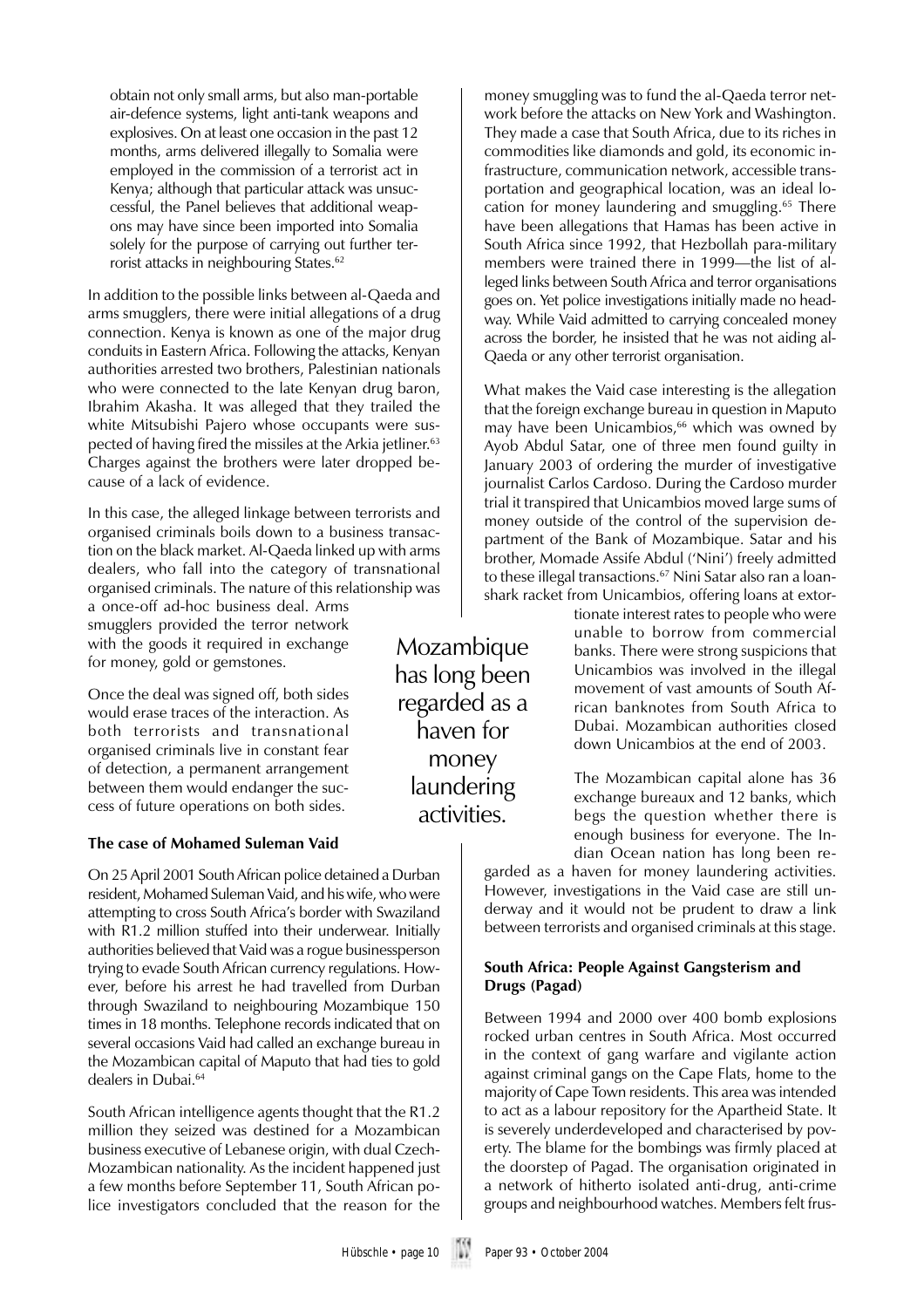trated by their inability to tackle exploding levels of drug-dealing and drug-taking, increased crime levels and socio-economic problems in their neighbourhood.<sup>68</sup> The group found resonance with large numbers of people across the Cape Flats. However after its formation in 1995 as a popular anti-crime movement, perceptions around Pagad gradually changed. It gained notoriety following the public setting alight of drug lord Rashaad Staggie, in August 1996.

Following the Staggie murder the motive for some acts of violence seemed to have changed. Violence on the Cape Flats was no longer a tit-for-tat between gangs battling for territory and markets, on one hand, and vigilantes attempting to rid society of suspected drug dealers, on the other. Martin Schönteich<sup>69</sup> maintains that the new violence sought to "create a climate of fear and terror among the citizens of Cape Town". From mid-1998 onwards, the locale where acts of violence occurred was no longer restricted to the ganglands of the Cape Flats but spread to the Cape Town city centre and tourist destinations in the Cape Peninsula. In fact, the urban terror campaign struck at the heart of government power, increasingly targeting police stations, courts, personnel of the justice system, as well as popular tourist and entertainment areas, restaurants and Cape Town International Airport.70

To this day it remains unclear whether Pagad was responsible for the wave of bombings that hit the Western Cape between 1998 and 2000. Despite its denial of responsibility, the South African police said that it had evidence to the contrary, even though most of it appeared to be circumstantial.71

As early as 1996, media reports linked Pagad with the Palestinian and Lebanese groups, Hamas and Hezbollah. It was suggested that they were corroborating on setting up military training camps.72 Probably the most publicised attack in Cape Town was a bomb blast at the Planet Hollywood restaurant at the Waterfront complex, a popular tourist destination and shopping mall. The bomb-

ing killed two people and wounded 26, prompting the US State Department to add Pagad to its list of terrorist organisations.73

Pagad has repeatedly denied responsibility for terrorism. A prominent member of the Pagad leadership maintained that many high-ranking police officers were on the payroll of the gangsters. Pagad thus presented a threat to the status quo. Before the Staggie murder, Pagad enjoyed high levels of sympathy among the Cape community. Members of the organisation marched to drug merchants' houses, issuing them with ultimatums to stop selling drugs. In return for ceasing their activities, the community offered them alternate and legal methods of making a livelihood.74

A point to note is that during the so-called urban terror campaign, some newspaper reports linked Pagad with organised criminal activities. It was alleged that it was running an extortion racket, demanding protection money from Muslim business people. Attacks were directed at non-payers and anyone suspected of drug dealing.75 Pagad members themselves acknowledged that gangsters abused the Pagad campaign in the later stages. Pagad members usually masked their faces during the marches. Pagad claimed that gangsters and petty criminals abused the masquerade, raiding houses and businesses during these marches. Furthermore, there were allegations that one of the Pagad leaders had been a 'mule' (drug carrier) prior to joining the organisation and had carried drugs between India and South Africa.

Pagad itself committed acts of crime, such as the murder of Staggie. However, the link between terrorism and organised crime and/or other forms of criminality is less clear. Corruption and a close and reciprocal relationship between gangsters and state authorities actually led to Pagad's formation. It was never clearly established whether Pagad were the perpetrators in the urban terror campaign. Be this as it may, elements in Pagad committed criminal acts. Furthermore, opportunists and outsiders used the platform provided by Pagad marches to launch their criminal activities.

#### **Mauritius: Hezbollah**

Similar to Pagad in South Africa, the Mauritian Muslim opposition party Hezbollah (which bears no relation to the Lebanese Party of God) was able to mobilise around opposition to drug trafficking and mounted a campaign of violence against those thought to be involved. Hezbollah took a tough stance against drugs, gambling and other non-Islamic practices, such as pork consumption.76 Drug abuse had become endemic among Mauritian Muslims to the extent that in 1995, a group of drug warlords controlled the Port Louis city of Plaine Verte with the open and publicly-known

support of high government officials.

In December 2000, Mauritian authorities arrested the leader of Hezbollah. Cahl Meeah<sup>77</sup> was charged with instructing party supporters to gun down three activists of the Mauritian Militant Movement-Labour alliance during the 1996 general elections. The charges were based on the testimony of a single witness, who was a member of a military unit, the Death Squadron, which carried out the murders. Hateem Oozer, a lifelong criminal and alleged drug addict, turned state witness in return for *de facto* immunity from prosecution.

The Death Squadron was initially created to deal with the proliferation of drugs in Muslim-dominated areas of the country, particularly in Plaine Verte.78 Some

Similar to Pagad in South Africa, Hezbollah in **Mauritius** mobilised around opposition to drug trafficking.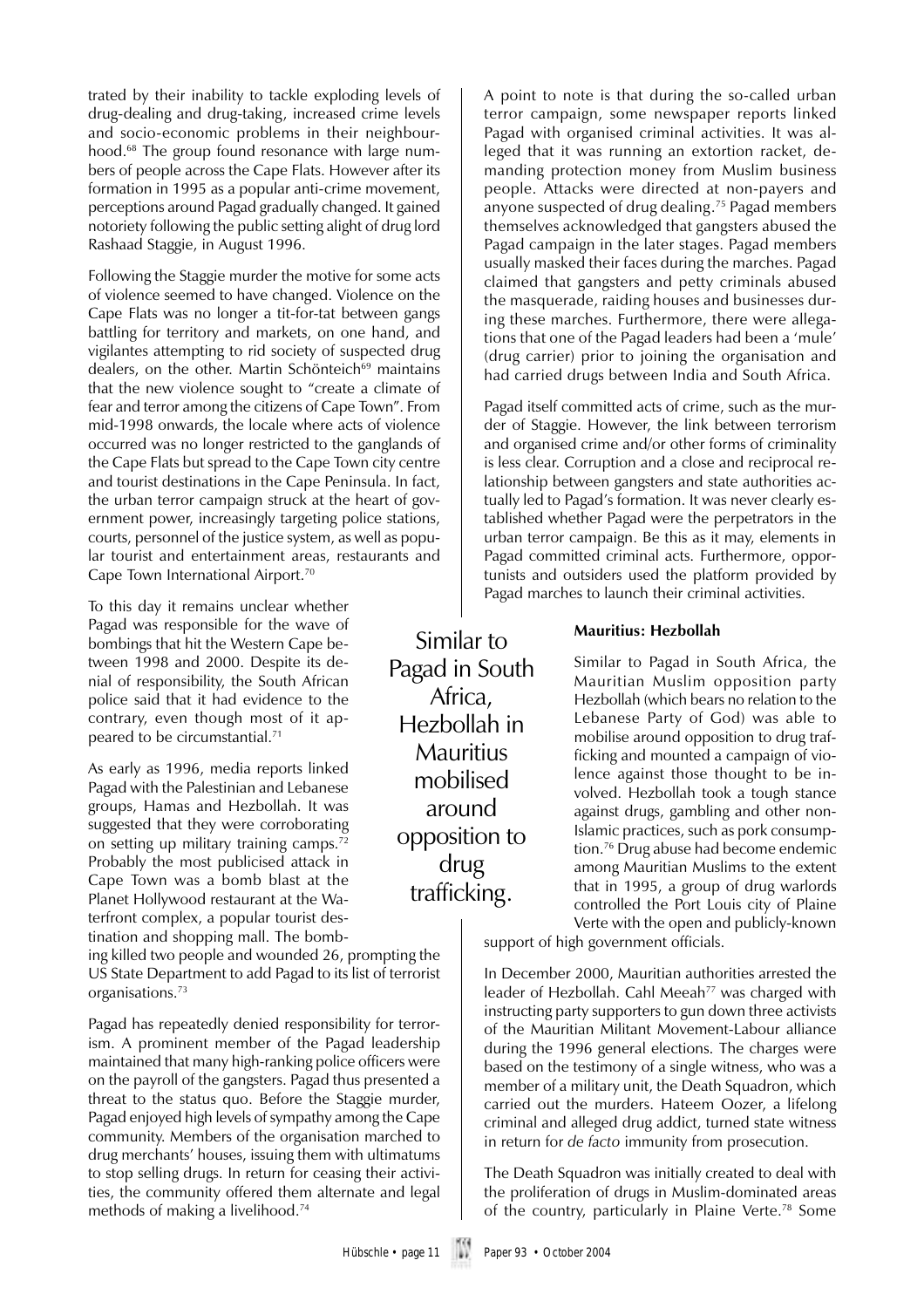Hezbollah members were suspected of being involved in the Death Squadron, which commanded the tacit and silent support of a large section of the Muslim community. It killed alleged drug kingpins and destroyed property. In exchange for immunity from prosecution, Hateem Oozer revealed some of Hezbollah's alleged evil-doings. He charged that bank robberies and armed hold-ups resulting in the monetary value of three million Mauritian rupees had helped to fill Hezbollah's coffers.79

In the aftermath of September 11, US authorities identified Mauritius as a haven for Islamist extremists and a money laundering centre for al-Qaeda. The Mauritian government seemed eager to jump on the bandwagon of the US-led 'War on Terror'. Late in 2001, the Mauritian Prime Minister, Sir Anerood Jugnauth, claimed that "certain daredevils close to the Hezbollah<sup>"80</sup> were plotting to use crop sprayers and insecticide to destroy the country's sugarcane plantations. There were allegations that Hezbollah received foreign funding from states and movements supporting the introduction of *sharia* law on the island.

Whether Hezbollah was a vigilante or a terrorist grouping or just a political party lies in the eye of the beholder. Evidence shows that it took violent action against drug dealers, thereby defeating the ends of justice. It is, however, doubtful whether it co-operated with organised criminals. The political oratory employed by the Hindu-dominated government suggests that Hezbollah had become a political force to be reckoned with. To link the party with organised criminals and international terrorists may have served to taint Hezbollah's reputation.

#### **South Africa: Boeremag**

In the early morning hours of 30 October 2002, eight bomb blasts rocked Soweto, a township in the South African city of Johannesburg. Seven of the bombs were planted close to commuter railway lines, destroying them and inconveniencing more than 200,000 commuters. One woman was killed. Other blasts subsequently occurred at a bridge on the south coast, at an airport north of Johannesburg and at a Buddhist temple in a small town outside Pretoria.

A hitherto unknown organisation, Die Boeremag, claimed responsibility for the bombings. In 2002, 23 alleged Boeremag members were arrested and charged with terrorism-related offences, sabotage and high treason. The counter-terrorist police unit in charge of the 'white right' investigation found a lorry loaded with a few thousand automatic rifles and uncovered various arms cache around the country. Raids on the homes of suspected Boeremag members also uncovered documents and computer disks outlining the group's plans to depose South Africa's government.<sup>81</sup>

The unexpected appearance of the Boeremag, a small para-military right-wing group, initially caught South African law enforcement and intelligence agencies by surprise. By late 2002, the group had become South Africa's primary state security concern.

The key objective of the Boeremag was the establishment of an exclusive Afrikaner state. Their campaign of sabotage was driven by noxious mix of religious fanaticism and radical nationalism. Police confiscated a document that provided the group's perceived justification for establishing an Afrikaner state. Among the points listed were 'unjust' affirmative action practices and the sidelining of the Afrikaans language.<sup>82</sup>

The Boeremag had a number of fantastical plans up its sleeve. It plotted to kill former South African president Nelson Mandela by blowing him up in his car. It planned to wage a car-bombing campaign aimed at creating panic among the residents of Alexandra township, northeast of Johannesburg. The group also hired ten rental vehicles, which they stored in rented property in Alexandra and which were to be converted into car bombs to be detonated at the World Summit on Sustainable Development in Johannesburg in 2002. The operation was called off after security forces learnt about the plans. The campaign was intended to incite violent protests from black people, creating a climate that would be conducive to staging a coup d'ètat.

Schönteich and Boshoff negate the level of threat posed in South Africa by extreme right-wing organisations such as Boeremag: "The extreme white right cannot attract sufficient popular support, and develop organisational capacity, to execute a coup d'ètat."83

During and in the run-up to the Boeremag's terrorist campaign, members of the organisation were accused of extortion, of stockpiling firearms and ammunition and of manufacturing and using explosives. It was alleged that Boeremag members were behind weapons thefts from several military bases.<sup>84</sup> It is highly unlikely that the Boeremag co-operated with organised criminals in the procurement of weapons and ammunition. In fact, the clandestine nature and structure of such a terrorist grouping precludes interaction with ordinary criminals. Confiscated 'coup documents' indicate that their authors were very well informed about military equipment and personnel at most military bases in the country. Two key points in the documents were that the Boeremag would employ strict security measures to prevent infiltration of the group by state security and intelligence agents and that it would, in turn, infiltrate military and police structures to obtain weapons, ammunition and communication equipment.<sup>85</sup> The Boeremag more than likely adopted an organisational structure used by most guerrilla and terrorist movements to minimise the risk of detection and infiltration by intelligence officials: Schönteich and Boshoff suggest that it was organised into small cells consisting of three to four people, co-ordinated into commandos and sectors. This organisational design is necessary for an organisation that needs to operate in secrecy and commit acts of terror.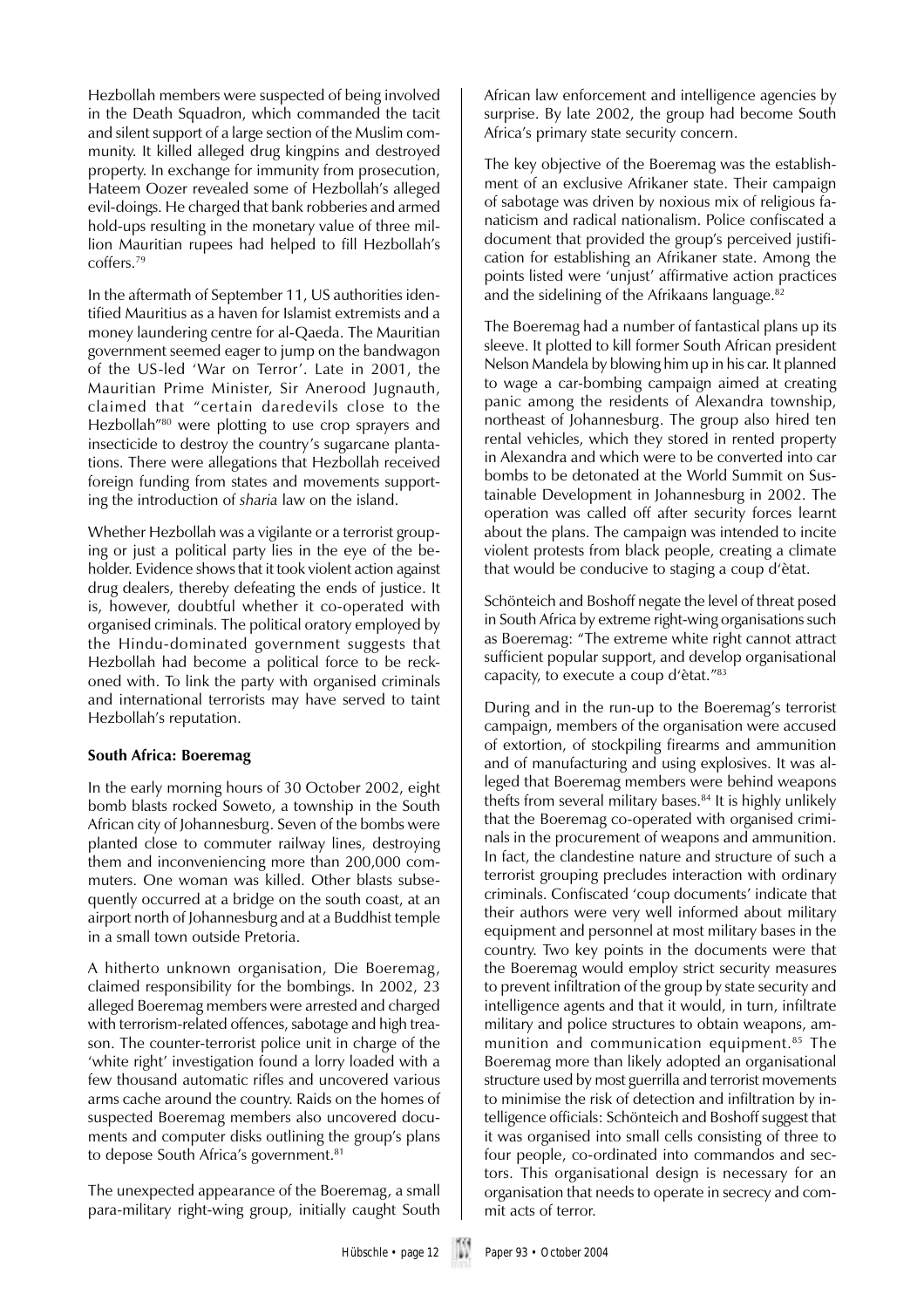## **CONCLUSION**

The structural, economic, social and political weaknesses in the sub-region, combined with well-organised and firmly entrenched criminal networks would, on the face of it, suggest that linkages between organised crime and terrorism are plausible. However, none of the cases examined here could establish a clear linkage between organised crime and terrorism in Southern Africa.

They show that international terrorists may have interacted with organised criminals at times in straightforward business deals, on ad-hoc basis. Thus, in the case of the embassy bombings and the Mombassa attacks, al-Qaeda had to procure weapons, ammunition and explosives from black market arm dealers.

The cases involving domestic terrorists and their purported linkages to organised criminals indicate that the terrorists themselves are implicated in criminal deeds.

Taking the organisational profile of organised criminals and terrorists into consideration, it is highly unlikely that they would co-operate with each other on an ongoing basis. Transnational organised criminals and terrorists fear detection; collaboration would serve to heighten the risk. As mentioned earlier, Southern African law enforcement officials and intelligence communities have taken note of the threat posed by these types of crime. Infiltration by such officials is just one of the means available to fight them.

It should be noted that organised criminals are fighting for survival due to increased competition between dif-

#### **Notes**

- 1 The SADC region consists of Angola, the DRC, Tanzania, Mozambique, Mauritius, Zambia, Zimbabwe, Botswana, Namibia, South Africa, Swaziland, Lesotho, Malawi and the Seychelles. Due to financial difficulties, the Seychelles announced its intention to pull out of SADC in 2004. Though the DRC and Angola are members of SADC, they have not been considered in this paper. The DRC is still in the midst of civil war, while Angola has only recently re-emerged from decades of civil strife.
- 2 UNODC Regional Office for Southern Africa, *Strategic programme framework on crime and drugs for Southern Africa*, Pretoria, UNODC, 2003.
- 3 A Hübschle, Conceptualising terrorism, paper delivered at a seminar on terrorism in Southern Africa, 18-19th September 2003, Colosseum Hotel, Pretoria, South Africa, p 1.
- 4 A Schmid & A Jongman, *Political terrorism* (2nd edition), Nort-Holland Publishing Company, Oxford, 1988.
- 5 A Rilke (ed), *Terrorism research: Trends, achievements and failures*, Frank Cass, London, 2003, p 2.
- 6 P Cyran, Defining terrorism, <www.counterpunch.org/ cyran1.html>
- 7 C Goredema, Zimbabwe in P Gastrow (ed) *Penetrating* s*tate and business: Organised crime in Southern Africa* (Vol 2), Institute for Security Studies (ISS), Pretoria, 2003, pp 2-3.

ferent criminal syndicates. Entering into a close relationship with terrorists would not feature on their agendas unless there was an immediate financial gain. Furthermore, there is little political or ideological common ground between terrorists and criminals. During Africa's 'winds of change' period, some 'indigenous' criminal groups did work with so-called terrorists. But in the post-transformation period, 'indigenous' groups are a-political; support for terrorist structures would not derive from similar thinking, or from fighting for a similar cause. (Though some of the former liberation fighters have in fact found a new home in criminal syndicates.)

While proven linkages elsewhere in the world (FARC, IRA, etc) would suggest that there is much to gain from a close symbiotic linkage between terrorists and organised criminals, this reality is not reflected in Southern Africa.

In conclusion, analysts, policy advisers and others should proceed cautiously in linking the two forms of criminality, both of which are threatening the very base of the nation-state. In fact, the question that arises is how terrorists and organised criminals are managing to sustain themselves and grow stronger in the shadow of the nation-state. Proving or establishing a linkage between the two distinct phenomena may conceal some uneasy questions, such as the linkages between states, commercial enterprises and multi-national co-operations, on one hand, and organised criminals and terrorists, on the other. This would be a challenging topic for future analysis.

- 8 Ibid.
- 9 A Standing, *Rival views of organised crime*, ISS, Pretoria, 2003, p 43.
- 10 P Gastrow, *Organised crime in the SADC region: police perceptions*, ISS, Pretoria, 2001.
- 11 Ibid, p 30.
- 12 Standing, op cit, p 45.
- 13 Gastrow, op cit, pp 21-23.
- 14 Ibid, p 55.
- 15 Ibid, p 57.
- 16 Ibid, p 9.
- 17 Ibid, p 29.
- 18 Standing, op cit, p 37.
- 19 For the purposes of this paper, the high level of acceptance of the Palermo Convention in terms of its ratification amongst states in Southern Africa justifies the employment of the definition provided.
- 20 F Halliday, 'Terrorism in historical perspective, <www.open democracy.com/debates/article-2-103-1865.jsp>, 22 April 2004.
- 21 UN Security Council, Resolution S/2001/1373, 28 September 2001.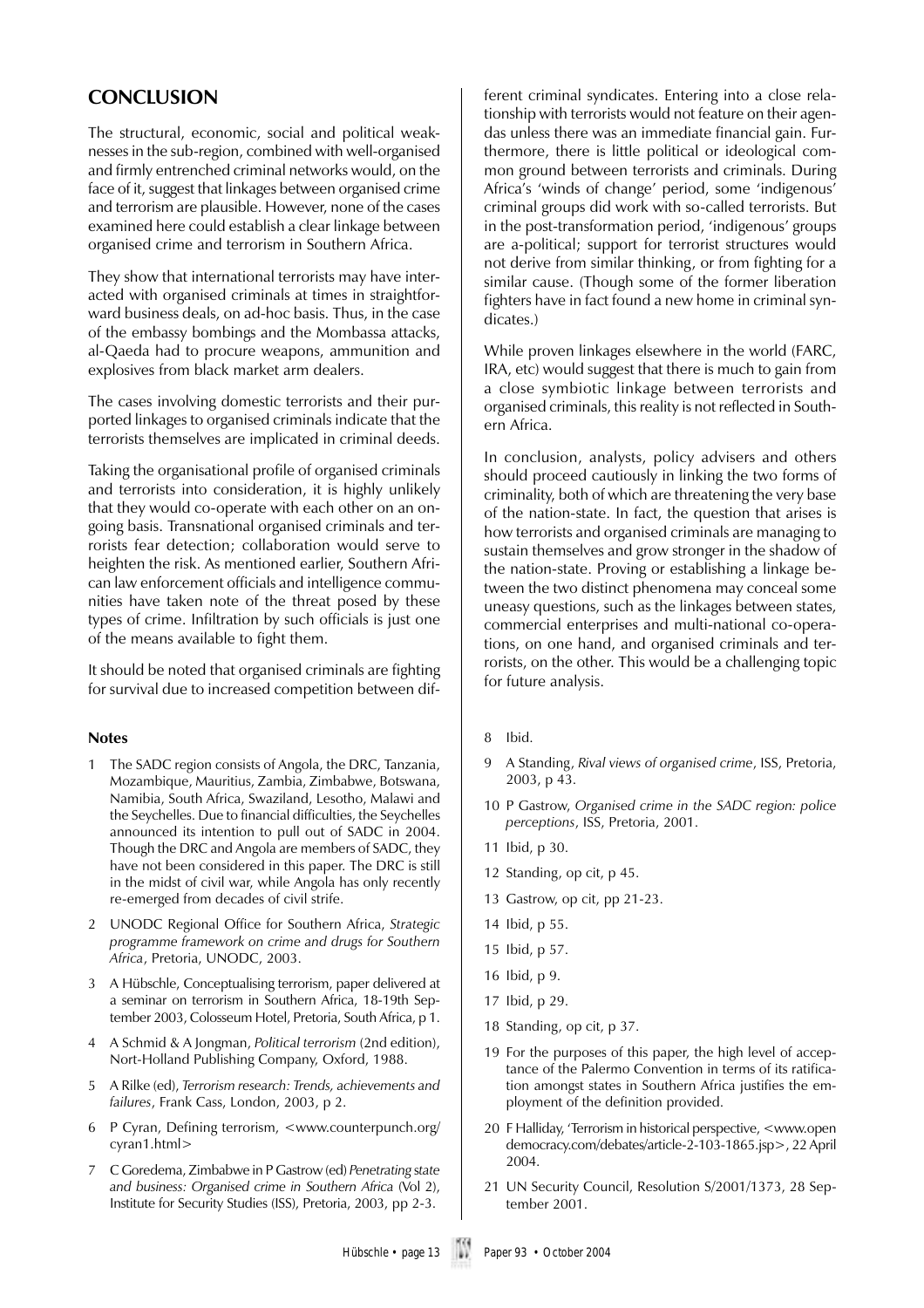22 Standing, op cit.

- 23 R T Naylor, Predators, parasites, or free-market pioneers: reflections on the nature and analysis of profit-driven crime, in Margaret E Beare (ed) *Critical reflections on transnational organised crime, money laundering, and corruption*, University of Toronto Press, Toronto, 2003, p 35.
- 24 Naylor, op cit.
- 25 Naylor, op cit, p 41.
- 26 Naylor, op cit.
- 27 F Marelli, Organised crime and terrorism: dancing together, <www.members.lycos.co.uk/ocnewsletter/ SGOC0903/marelli.pdf>.
- 28 Ibid.
- 29 A P Schmid, The links between transnational organised crime and terrorist crimes, *Transnational Organised Crime*, 2(4), Winter 1996, pp. 40-82.
- 30 Marelli, op cit.
- 31The Colombian cocaine cartels based in Medellin and Cali regularly hire FARC and M19 guerrillas to provide security at cocaine plantations. The terrorists receive payment for their services, which is used for future operations, while the cartels have found an efficient way to secure their operations.
- 32 Marelli, op cit.
- 33 S Calvani, Threats to human security: terrorism, organised crime and drugs in Asia, paper presented at the United Nations Inter-Agency Security Network Group Meeting, Bangkok, Thailand, 9 March 2001.
- 34 Article 3(2) of the United Nations Convention Against Transnational Crime.
- 35 Cited in J Cilliers, Terrorism and Africa, paper presented at the Third International Resource Group Annual Conference, Leopard Beach Hotel, Mombassa, 26-27 September 2003, p 6.
- 36 C H Powell and I A Goodman, Reconciling the fight against terrorism and organised crime with Banjul, in J Cilliers and K Stuurman (eds), *Africa and terrorism*, ISS, Pretoria, July 2002, p 43.
- 37 Ibid.
- 38 Cited in Crime explosion in SA says UN report, *The Daily Dispatch*, 20 August 2003.
- 39 P Gastrow, *Penetrating state and business: Organised crime in Southern Africa* (Vol 2), ISS, Pretoria, 2003, p vii.
- 40 Gastrow, op cit, p 64.
- 41C Goredema, Organised crime, war and terror in Southern Africa: An analysis of a noxious cocktail, paper delivered at an International Experts Meeting on root causes of terrorism, Radisson SAS Hotel, Oslo, Norway, 9-11 June 2003, p 5.
- 42 UNODC, op cit, pp 13-14.
- 43 Powell and Goodman, op cit, p 44.
- 44 U.S. Embassy Bombings in Nairobi, Kenya, and Dar es Salaam, Tanzania, *The Washington Post*, <www.washington post.com:terroristdata>.
- 45 V Mlowola, Terrorism in Tanzania, paper delivered at a seminar on terrorism in Southern Africa, 18-19th September 2003, Colosseum Hotel, Pretoria, South Africa, p 8.
- 46 *The Washington Post*, op cit.
- 47 V Mlowola, op cit, p 8
- 48 Ibid, pp 10-11.
- 49 Ibid, p 11.
- 50 D Farah, Liberian is accused of harbouring al-Qaeda, *The Washington Post*, 15 May 2003.
- 51 See: For a few dollars more, *Global Witness*, April 2003, <www.globalwitness.org>.
- 52 R Block and D Pearl, Bin Laden is backed by rare blue gem called tanzanite, *The Wall Street Journal*, 16 November 2001.
- 53 D Maharaj, The world gem tied to terror loses sparkle East Africa: reports that al-Qaeda controlled part of the tanzanite trade have sent the stone's price plunging and left miners in the lurch, *Los Angeles Times*, 20 March 2002.
- 54 D Maharaj, op cit.
- 55 John Elvin, Gem dealers face War-on-Terror backlash, *Insight on the News*, 18(25).
- 56 Cited in Elvin, op cit.
- 57 V Gomelsky, Tanzanite business recovering, *National Jeweler*, 96(13).
- 58 UN Security Council, S/2003/1035, 4 November 2003.
- 59 Ibid, p 23.
- 60 Ibid, pp 29-30.
- 61 D Filkins and M Lacey, Kenya's porous borders lies open to arms smugglers, *The New York Times*, 4 December 2002.
- 62 UN Security Council, op cit, p 28.
- 63 The drugs connection in the terror hunt at coast, *The Nation*, 9 December 2002.
- 64 R Block, Terrorists may be setting up shop in South Africa, *The Wall Street Journal*, 11 December 2002.
- 65 CSIS, South Africa's terrorist haven, *Transnational Threats Update*, 1(4), December 2002.
- 66 The author of this paper gained this information from an interview with a Mozambican investigative journalist. The possible link between Vaid and Unicambios was also mentioned in *All Africa* (Finally, Unicambios is closed, *All Africa*, 14 October 2003).
- 67 Ayob Satar submitted in his defence a series of cheques issued to him by the Polana Casino totalling seven billion meticais (about US\$300,000), but never cashed. Defence attorneys claimed that Gary Rouper, a South African national who was the then-manager of the casino, owed the Satar brothers vast sums of money. It was argued that Rouper had paid with post-dated cheques and then arranged for them to be arrested for the Cardoso murder before the cheques could be cashed. The court did not accept the defence but expressed interest in establishing the origin of the money lent to the casino. Nini Satar then stated that the total sum involved was ten billion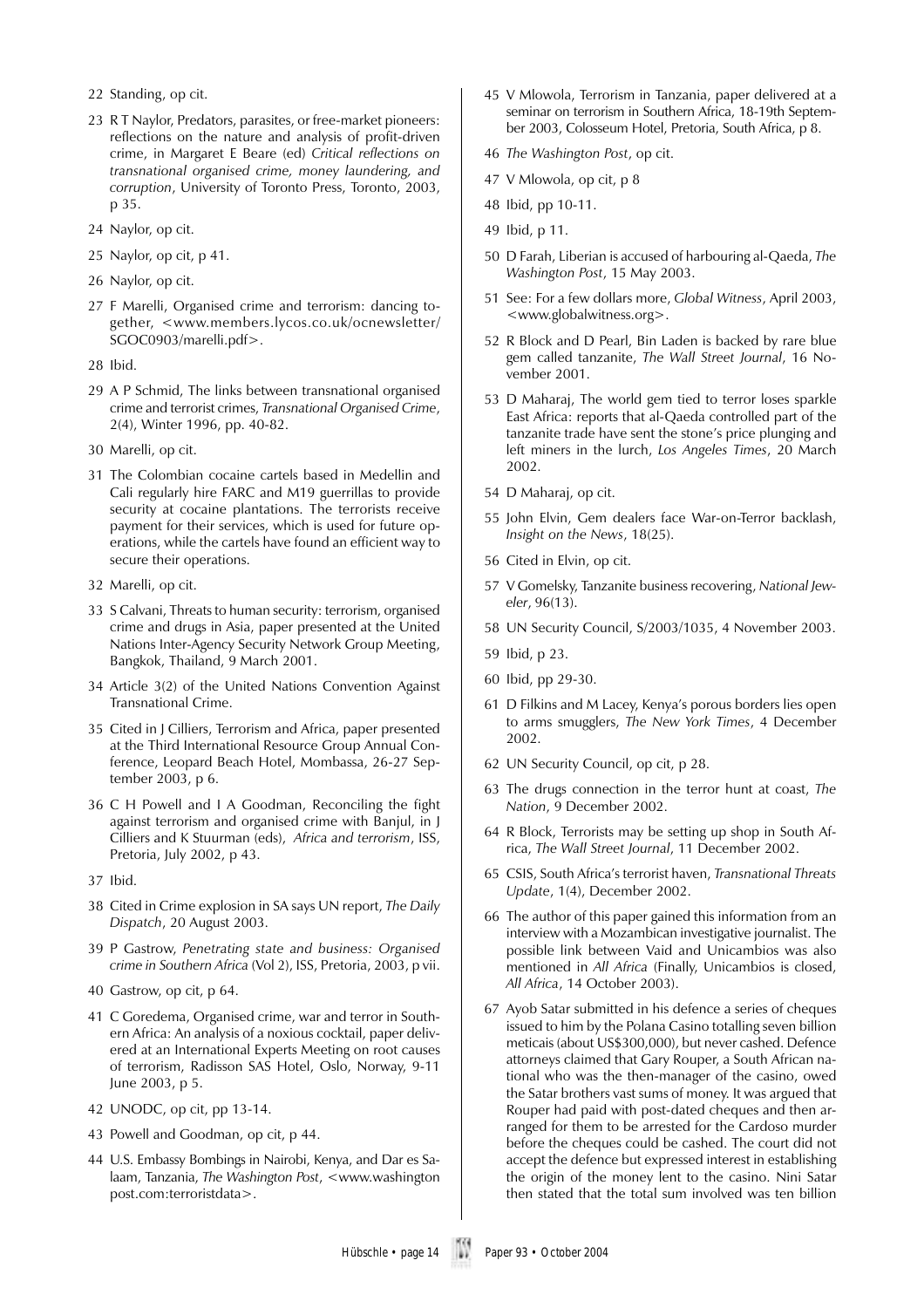meticais (about US\$420,000), lent by a South African associate named Bachir Abdullah. Nini was supposed to collect the repayment from the casino in exchange for a commission. Nini did not reveal who Abdullah was or what sort of business he was running. But he said that Abdullah had paid the money in Rands into an account held by the Polana Casino in South Africa. He alleged that he was supposed to collect the repayment from the casino in meticais.

- 68 B Dixon and L-M Johns, *Gangs, Pagad and the state: Vigilantism and revenge violence in the Western Cape*, Centre for the Study of Violence and Reconciliation, Violence and Transition Series, 2, May 2001, p 3.
- 69 M Schönteich, Introduction, in H Boshoff, A Botha and M Schönteich, *Fear in the city*, ISS, Pretoria, September 2001, p 9.
- 70 Ibid.
- 71 Police interpreted the assassination of a judge who was involved in cases dealing with Pagad members as a confirmation of the group's involvement.
- 72 Dixon and Johns, op cit, pp 9-10.
- 73 Tally Kritzman, Terrorism: a challenge to South Africa's new democracy, <www.itc.org.il/articles/articledet. cfm?articleid:150>.
- 74 Information derived from an interview between the author and a founding member of Pagad. ✁aaaaaaaaaaaaaaaaaaaaaaaaaaaaaaaaaaaaaaaaaaaaaaaaaaaaaaaaaaaa
- 75 D Daniels, Pagad's true colours revealed, *Mail & Guardian*, 28 August 1998.
- 76 Goredema, op cit, p 7.
- 77 According to Muslim sources, Meeah had been a thorn in the eyes of Hindu-dominated government since he returned to his birthplace after having spent seven years in Mecca. Upon his return he had founded Hezbollah to represent the interests of the island's 250,000 Muslims. In 1995, the party won its first seat in parliament.
- 78 K Mahmood, Ex-Hizbullah man reveals military training for Mauritians in Qatar, <www.islamonline.net/English/ News/2000-12/18/article3.shtml>.
- 79 H Marimootoo, Report on criminality in Mauritius, unpublished paper, 2003.
- 80 Cited in PanAfrican News Agency, Mauritian PM promises tough action against terrorism, *Panafrican News Agency Daily Newswire*, 31 October 2001.
- 81 M Dynes, White extremists 'planted bomb to kill Mandela,' *Times Online*, 20 March 2003, <www.timesonline.co.uk/ 0,1-3-617095,00.html>.
- 82 Schönteich and Boshoff, op cit, p 7.
- 83 Ibid.
- 84 Ibid, p 74.
- 85 Ibid.

## **Subscription to ISS Papers**

If you would like to subscribe to the ISS Papers series, please complete the form below, and return it together with a cheque made payable to the **Institute for Security Studies** (marked not transferable) or a postal/money order for the correct amount.

**ISS Publication Subscriptions, P O Box 1787, Brooklyn Square, 0075, Pretoria, South Africa**

| PERSONAL DETAILS |  |
|------------------|--|
|                  |  |
|                  |  |
|                  |  |
|                  |  |
|                  |  |
|                  |  |
|                  |  |
|                  |  |

| ISS PAPERS SUBSCRIPTION 2004 - MIN. 8 PER YEAR |                    |                      |  |
|------------------------------------------------|--------------------|----------------------|--|
| <b>SOUTH AFRICA</b>                            | AFRICAN COUNTRIES* | <b>INTERNATIONAL</b> |  |
| R <sub>120.00</sub>                            | US \$24.00         | US \$32.00           |  |

\* Angola, Botswana, Burundi, Comores, Congo-Brazzaville, Democratic Rep. of Congo, Gabon, Kenya, Lesotho, Madagascar, Malawi, Mauritius, Mozambique, Namibia, Reunion, Rwanda, Seychelles, Swaziland, Tanzania, Uganda, Zambia, Zimbabwe (formerly African Postal Union countries)

**Details of subscription rates for the African Security Review, ISS Monographs, the Nedbank ISS Crime Index or other ISS publications are available from:**

**ISS Publication Subscriptions, P O Box 1787, Brooklyn Square, 0075, Pretoria, South Africa Tel: +27-12-346-9500/2 • Fax: +27-12-460-0998 • Email: pubs@iss.co.za • www.iss.co.za/Publications/Main.html**